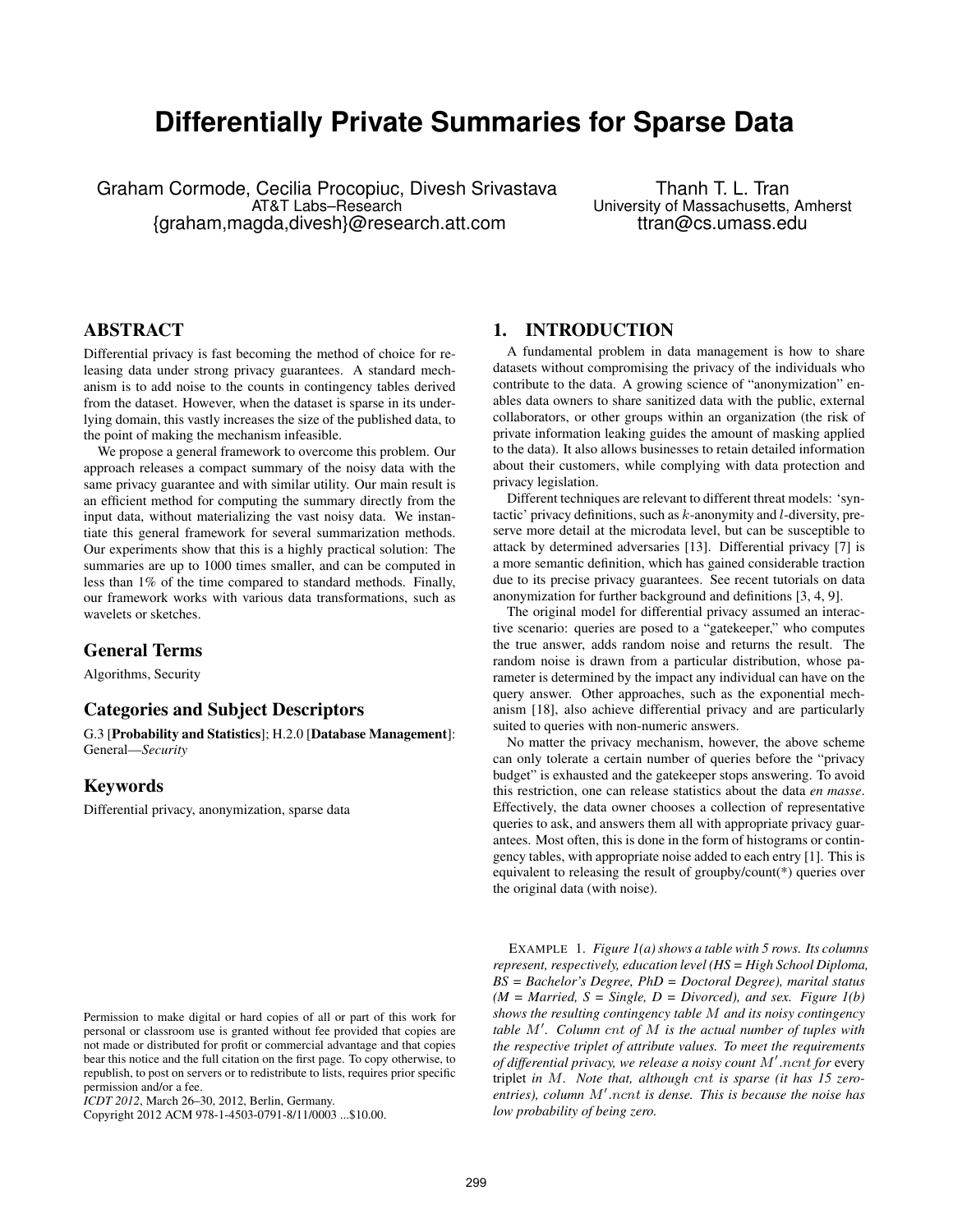| tid           | Educ      | <b>Status</b> | <b>Sex</b> |
|---------------|-----------|---------------|------------|
|               | <b>HS</b> | S             | М          |
| $\mathcal{L}$ | HS        | S             | М          |
|               | <b>BS</b> | м             | F          |
|               | <b>BS</b> |               | F          |
|               | PhD       | Ð             |            |

| cid | (Educ, Status, Sex) | cnt            | ncnt |
|-----|---------------------|----------------|------|
|     | (HS, S, M)          | $\overline{2}$ |      |
| 2   | (HS,S,F)            |                | 3    |
| 3   | (HS, M, M)          |                |      |
|     |                     |                |      |
| 10  | (BS, M, F)          | $\overline{2}$ |      |
| 11  | (BS,D,M)            |                | 5    |
|     |                     |                |      |
| 17  | (PhD, D, M)         |                | 2    |
| 18  | (PhD,D,F)           |                | -3   |
|     |                     |                |      |

(a) Original table with 5 tuples

(b) Contingency table  $M$  with column  $cnt$ and table  $M'$  with column ncnt

|  | Figure 1: Table M' is the noisy contingency table for M (column cnt is not published). The density of M is $\rho = 3/18$ . |  |  |  |
|--|----------------------------------------------------------------------------------------------------------------------------|--|--|--|
|--|----------------------------------------------------------------------------------------------------------------------------|--|--|--|

| Dataset               | Density $\rho$   Source |                        |
|-----------------------|-------------------------|------------------------|
| OnTheMap              | $1 - 5\%$               | lehd.did.census.qov    |
| Census Income         | $0.02 - 5\%$            | www.ipums.org          |
| <b>UCI</b> Adult Data | 0.14%                   | archive.ics.uci.edu/ml |
| Warehouse Data        | $0.5 - 2\%$             | proprietary            |

Table 1: Examples of datasets and their densities.

Scalability Problem. As the above example illustrates, a differentially private (or noisy) contingency table  $M'$  can be much larger than the original data. Moreover,  $M'$  is also dense, so we cannot represent it compactly (e.g., as a list of non-zero entries).

Let  $n$  be the number of non-zero entries in  $M$  and  $m$  be the total number of rows in  $M$ . It is easy to see that if  $m$  is computed over attributes  $A_1, \ldots, A_k$  of M, then  $m = \prod_{i=1}^k |A_i|$ , where  $|A_i|$  is the number of distinct values of Ai. In other words, m is the *domain size* of M. In Figure 1,  $n = 3$  and  $m = 3 \times 3 \times 2 = 18$ .

Assuming a fixed set of attributes  $A_i$  over which  $M'$  is computed, we define the *density* of M to be  $\rho = n/m$ . Hence, applying differential privacy as above generates an output which is about  $1/\rho$  times larger than the data size. As we see below, for almost any dataset of reasonable complexity, this makes the method too time and space consuming; in some cases, it is virtually infeasible.

Table 1 shows several examples of widely-used datasets with density in the single-digits or less. (Further details on these datasets, and our density calculations, are in the Appendix.) Thus, a differentially private version of these datasets is 2 to 3 orders of magnitude larger. It is not difficult to see that such examples are the norm, rather than the exception: any data with several attributes  $A_i$  of moderately high cardinality  $|A_i|$  leads to huge contingency tables of size  $m = \prod_i |A_i| \gg n$ . Since modern DBMS's often store tables of hundreds of gigabytes or more, computing a privacy preserving version that is hundreds or thousands of times larger is impractical.

Moreover, the  $1/\rho$ -factor blow-up also applies to the computation time. Most of the recent results on differential privacy [1, 21, 15] state their running time as (quasi)linear in  $m$ , implicitly assuming that  $m \approx n$ . In fact, as discussed above, this is not the case. For many datasets,  $m \gg n$  and the methods are impractical.

In recent years, there have been a few attempts to incorporate differential privacy into data management systems. McSherry's PINQ system [17] adds privacy as an overlay (in the "gatekeeper" model), by automating the addition of noise to query outputs. Closer to the publishing model, Machanavajjhala *et al.* propose a technique tailored for certain types of census data [16]. They design a synthetic data generator based on parameters derived privately from real datasets. The approach produces output data of size comparable to the input size, when direct application of noise mechanisms would generate a dense, noisy output. The synthetic data satisfies a weaker ( $\epsilon$ ,  $\delta$ )-privacy guarantee, for a larger value of  $\epsilon$  than what we wish to tolerate. Instead, we aim to produce output directly from the original microdata, with high levels of privacy.

Our Contributions. In this paper we propose a general framework for making differential privacy scalable over sparse datasets, i.e., datasets for which  $n \ll m$ . Our algorithms compute outputs with strong privacy guarantees, such that the output size is controlled by the data owner. Usually, this is chosen to be close to the size of the original data, or smaller. The running time is proportional to the output size and *independent of* m. In addition, our output has *similar utility* to that of the noisy contingency table. We believe this is a crucial step towards making differential privacy practical in database applications.

Our general approach is as follows. Assume first that we computed the noisy table  $M'$ . We can reduce the output size from  $m$ to a user-specified size  $s$  by returning only a sample of size  $s$  from M'. We refer to this sample as the differentially private *summary* of the data. This approach relies on the well-known property that any post-processing of differentially private output remains differentially private [14, 15]. Of course, while this post-process sampling reduces the storage requirements of the output, it does not help the overall computation cost: we must still compute  $M'$ . Hence, this approach is effective for the data recipient, but not for the data owner.

Instead, we propose a novel framework: we show how to directly generate the summary from the original data, without computing the huge contingency table  $M'$ . This requires some care: The (random) two-step process of generating  $\dot{M}'$ , then applying some sampling method over it, implies a probability distribution over possible summaries. Our goal is to provide one-step methods that create summaries with *the same* output distribution, while being much more efficient. We design several one-step summary generation methods, which are provably correct and run in expected time  $\Theta(s + n)$ , where s is the output size. In general,  $s = \Theta(n)$ so our algorithms are linear in the size of the *original data*, but independent of the domain size m.

The algorithms depend on the specific sampling method employed. There is a wealth of work on data reduction techniques. We focus on some of the best known methods, such as filtering and priority sampling [6]. They enable vast quantities of data to be reduced to much more manageable sizes, while still allowing a variety of queries to be answered accurately. We also show how to combine our techniques with data transformations, such as wavelets [21],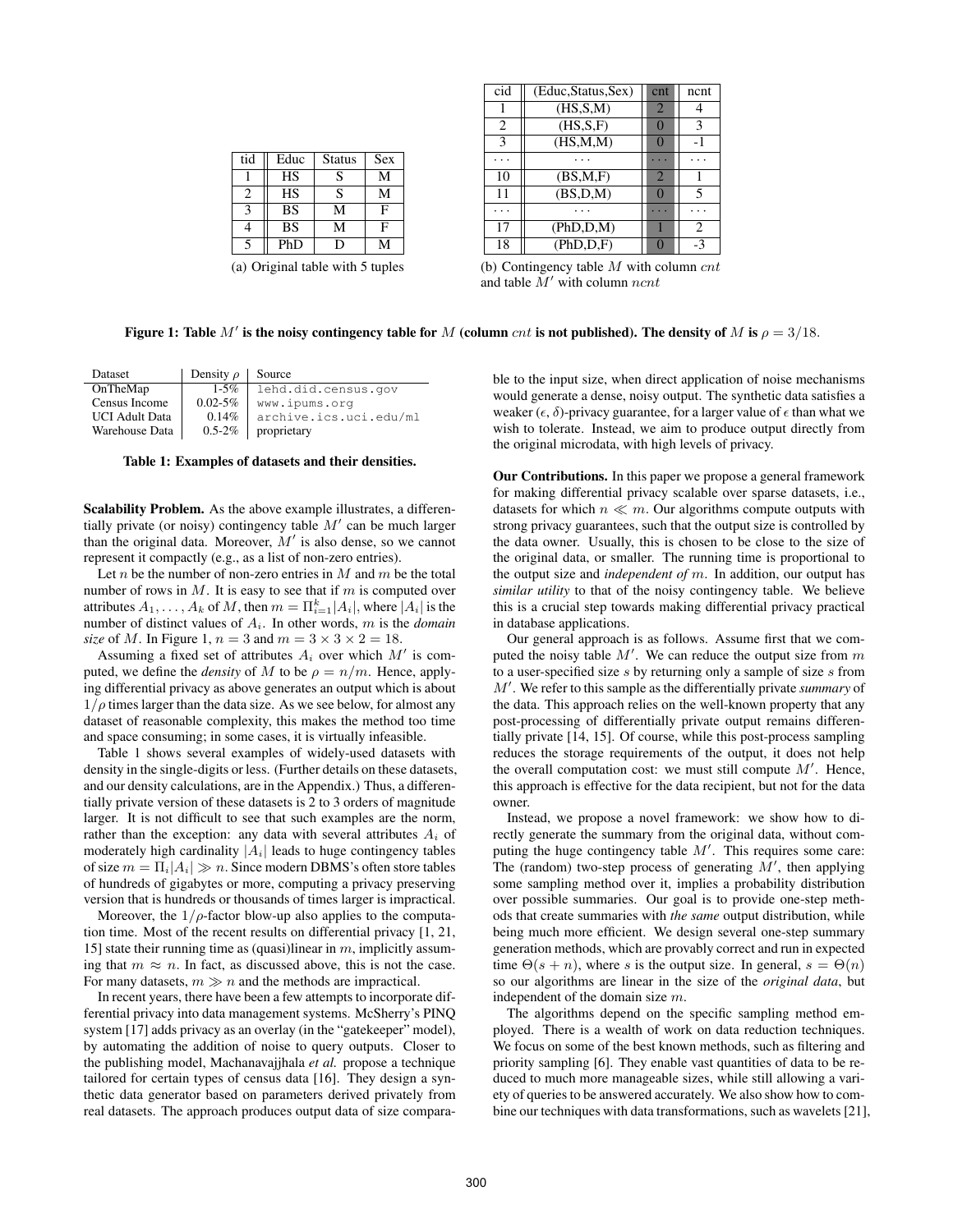sketches [2] and dyadic ranges [11], that can be used to improve query accuracy. To summarize:

- We formalize the problem of computing private summaries of sparse data, and describe appropriate target summaries: filters and samples.
- We show techniques to efficiently generate these summaries, by drawing directly from an implicit distribution over summaries.
- We perform an experimental study over a variety of datasets. We compare the utility of our summaries to that of the noisy contingency tables, by running a large number of queries over both, and comparing their relative accuracies. We conclude that our significantly smaller summaries have similar utility to the large contingency tables, and in some cases, they even improve on it.
- We discuss extensions to combine these techniques with data transformations, such as dyadic ranges, wavelets and sketches.

## 2. BACKGROUND

Differential Privacy. This privacy model was developed over a series of papers in the 2000s, culminating in Dwork's paper which coined the term [7]. The definition is as follows.

DEFINITION 1 (FROM [7]). *A randomized algorithm* K *gives -differential privacy if for all data sets* D<sup>1</sup> *and* D<sup>2</sup> *differing on one element (denoted*  $|D_1 - D_2| = 1$ *), and all*  $S \subset Range(K)$ *:* 

 $Pr[K(D_1) \in S] \leq exp(\epsilon) \cdot Pr[K(D_2) \in S]$ 

Intuitively, differential privacy guarantees that no individual tuple can significantly affect the released information: the output distribution generated by  $K$  is nearly the same, whether or not that tuple is present in the dataset.

For numeric queries, there is a simple recipe for generating differentially private outputs: compute the true answer, then add noise drawn from a specific distribution, as follows.

DEFINITION 2. Let  $q(D)$  be a query over dataset D with nu*meric output. The sensitivity of q, denoted*  $\Delta_q$ *, is the maximum change in* q *when any single tuple of* D *changes:*

$$
\Delta_q = \max_{D_1, D_2 : |D_1 - D_2| = 1} |q(D_1) - q(D_2)|.
$$

*An -differentially private mechanism for answering* q *is to publish*  $K(D) = q(D) + X$ , where X is a random variable as follows:

*(i)* Laplace mechanism *[7]:* X *is drawn from the Laplace distribution with parameter*  $(\epsilon/\Delta_q)$ *.* 

*(ii)* Geometric mechanism *[10]: When* q(D) *is integer-valued,* X can be drawn from the geometric distribution  $Pr[X = x] =$  $1 - \alpha$  $\frac{1-\alpha}{1+\alpha} \alpha^{|x|}$ , where  $\alpha = e^{-\epsilon/\Delta_q}$ ,  $x \in \mathbb{Z}$ .

Both mechanisms achieve  $\epsilon$ -differential privacy [7, 10]. However, the geometric mechanism adds integer noise, and is usually preferred for queries  $q$  with integer answers, e.g., COUNT queries. Therefore we use the geometric mechanism in this paper.

We focus on collections of count queries, such as those required for computing contingency tables. A count query  $q$  has sensitivity  $\Delta_q = 1$ , since adding or removing one individual affects the answer to  $q$  by at most one. Moreover, the queries we consider are mutually disjoint (unless otherwise specified); i.e., they are groupby/count(\*) queries such that the groupby conditions partition the input dataset. For example, in Figure  $1(b)$ , column *cnt* contains the answers to the collection of queries SELECT COUNT(\*) FROM *Employees* GROUP BY *Educ*, *Status*, *Sex*. In this case, the sensitivity of the entire collection is 1: adding or removing one individual changes one count value in the collection by one.

Data Reduction. The topic of data summarization is vast, generating many surveys and books on different approaches to the problem [19, 8, 20]. In this paper, we focus on some of the key techniques. We describe them below in the context of applying them to the noisy contingency table  $M'$ . Each row i in  $M'$  is associated with a value  $w_i$ , which depends on its noisy count. Section 3 details how  $w_i$  is defined in each case.

*Filters* are deterministic procedures that prune away parts of the data which are thought to contribute little to the overall query results. The canonical filter is the high-pass filter: data elements with low frequencies (below the filter threshold) are dropped, while the elements with high frequencies (aka the 'heavy hitters') are retained. Applying this to  $M'$  means that we retain the rows i for which  $w_i$  is above the threshold, and drop the other rows.

*Sampling* is perhaps the most commonly used data reduction technique. It selects a subset of elements from the input data via a random process. In general, it also assigns a weight to each element in the sample. Queries over the full dataset are then approximated by answering them over the (weighted) sample. The following two sampling procedures have been widely studied.

*Threshold sampling* [5] is based on a parameter  $\tau$ . The sample includes each row i with probability  $p_i = \min(w_i/\tau, 1)$ . If sampled, the sample's weight is assigned to be  $\max(w_i, \tau)$ . An important property of threshold sampling is that it is unbiased for subset queries (i.e., queries that sum the counts of a subset of rows satisfying a given predicate). That is, the answer is correct in expectation, compared to the answer over the contingency table  $M'$ . Since that is also correct in expectation (the noise has mean zero), it follows that the threshold sample of  $M'$  returns correct answers in expectation. However, a limitation of threshold sampling is that it does not allow a strict control over the size of the resulting sample: In expectation, the size is  $\sum_i p_i = \sum_i \min(w_i / \tau, 1)$ , but it may deviate somewhat.

*Priority sampling* [6] fixes the sample size to be s, and offers strong guarantees about the quality of the sample relative to any other method that generates samples of size exactly s . Each row is assigned a priority  $P_i = w_i/r$ , where r is drawn uniformly in the range  $(0,1]$ . The s elements with the largest  $P_i$  values are retained to form the sample. The sample weights are defined based on the  $(s + 1)$ th priority value, denoted  $\tau_s$ ; the adjusted weight of the sampled row i is  $\max(w_i, \tau_s)$ .

Data Transformations. Methods such as *Fourier or Wavelet transforms* have been widely applied in many areas of computer science. Here, we focus specifically on transforms in the context of privacy. Barak *et al.* [1] manipulate Fourier transforms of contingency tables to ensure integrality and consistency. Xiao *et al.* [21] observe that directly applying the Laplace mechanism (see Definition 2(i)) to contingency tables yields poor answers to range queries, since the error (defined as query variance) grows with the size of the range. Their solution is to add noise in the wavelet domain to provide the same privacy guarantees, while reducing the error for large range queries, due to cancellations. Similar techniques are analyzed by Hay *et al.* [11] using *dyadic ranges* instead of the wavelet transform. A more general approach is given by Li *et al.* [15], who compute query strategies—in the form of linear sums of the input data—that the data owner can release (with appropriate noise) so as to minimize the errors of an expected query workload.

A key difference of these prior results is that they publish output datasets of size  $\Omega(m)$ . In contrast, we want to publish data of user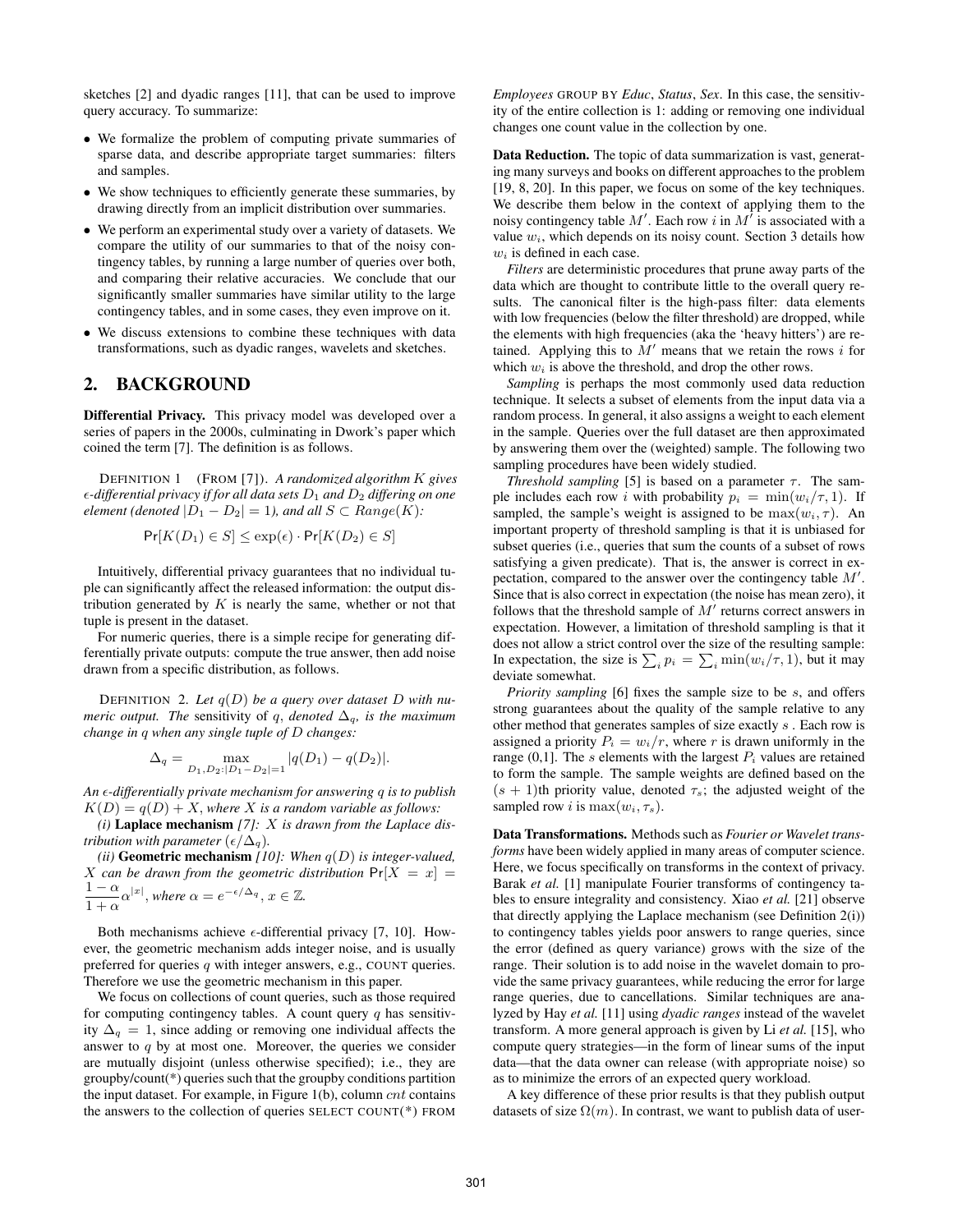specified size  $s \ll m$ . In Section 5.2 we discuss how to apply our general framework to these approaches, so they become efficient on sparse data.

Finally, *sketching* techniques summarize the whole data set. The Count sketch hashes each row  $i$  to one of  $B$  possible buckets via a hash function  $h$ , and applies a second hash function  $q$  to map each element to either +1 or -1. Each bucket maintains the sum  $\sum w_i g(i)$  over all rows i mapped to that bucket by h. Given a target row *i*, the sum in bucket  $h(i)$  multiplied by  $g(i)$  is an unbiased estimate for  $w_i$  with bounded variance. Taking the mean or median of d independent repetitions further reduces the variance [2]. We describe how to compute private sketches in Section 5.1.

### 3. COMPUTING PRIVATE SUMMARIES

We now describe how to efficiently compute private summaries for sparse datasets. Recall that a sparse dataset means that its contingency table contains a large portion of zero entries. In other words, if  $n$  is the number of non-zero entries in the contingency table  $M$  and  $m$  is the domain size, or the total number of rows in M, then  $n \ll m$ . We note that in this setting M can be stored as a list of non-zero entries and design our techniques accordingly. For example, in Figure 1, the compact representation of M consists of rows 1, 10 and 17 of the table in Figure 1(b) (including field *cnt*, but excluding field *ncnt*). Any row not present in this representation is a zero entry. Note that transforming an original table (as in Figure  $1(a)$ ) into this compact representation can be done in linear time, and  $n$  is at most, but usually smaller than, the size of the original table.

We denote by  $M(i)$ , resp.  $M'(i)$ , the count, resp. noisy count, corresponding to row i in table  $M$ , resp.  $M'$ . With the above convention,  $i$  ranges from 1 to  $m$  for both tables.

Because the noise can be negative,  $M'$  can contain negative entries, which may be undesirable in many applications. A typical adjustment is to replace the negative values by 0. Let  $M'_+$  denote the table obtained from  $M'$  via this procedure. For queries with small selectivity (e.g., point queries), using  $M'_{+}$  tends to be more accurate than  $M'$ . However, for large queries it is better to use  $M'$ , since noise values cancel out. More precisely, the sum of noise values is zero in expectation (but has non-trivial variance).

We present a general framework for computing private summaries for both  $M'$  and  $M'_{+}$ . The decision of which contingency table to summarize rests with the data owner, and should depend on the expected query workload over the published summaries.

#### 3.1 The Shortcut Approach

Our aim is to publish  $M''$ , a compact summary of  $M'$  (or of  $M'_{+}$ ). To compute summaries, we need to define a value  $w_i$  for each row *i*; see Section 2. We will either define  $w_i = |M'(i)|$  or  $w_i = M'(i)$ . In the first case, we generate the summmary for M', and in the second case, the summary for  $M'_+$ .

The naive (laborious) approach is as follows: Compute the entire  $M'$  by first representing  $M$  explicitly as a (large, sparse) contingency table, then adding noise to each count to obtain the (large, dense)  $M'$ . Afterwards, summarize  $M'$  to obtain  $M''$ . As discussed in Section 1, this is costly to the point of impracticality, even though  $M''$  is expected to be small, e.g.,  $|M''| = \Theta(n)$ .

Instead, we compute  $M''$  directly from the compact representation of  $M$ , without materializing the intermediate table  $M'$ . We illustrate this process schematically in Figure 2, which contrasts the *laborious* approach to our proposed *shortcut* approach. The following observation is crucial for designing our algorithms.



Figure 2: Anonymization process: (1) adding Geometric/Laplace noise, (2) filtering negative entries, (3) sampling, (I) shortcut to generate  $M''$  directly from  $M$ .

REMARK 1. *For all summarization techniques we study, each zero entry in*  $M$  *has the same probability*  $p$  *to be chosen in*  $M''$ . *This is because the summarization methods depend only on the* values of the counts in M', not their positions; and because the *noise added to each zero entry is drawn from the same distribution. Hence, out of the*  $m - n$  *zero entries of*  $M$ *, we include*  $k$  *of them in the summary*  $M''$ *, where k is a random variable that follows the Binomial distribution*  $Bin(m - n, p)$ .

In the subsequent sections, we develop shortcut approaches for several summarization methods. Each method requires careful analysis, to show that the resulting  $M''$  is distributed as if it were generated via summarization of  $M'$ , and that the shortcut approach can be implemented efficiently. We also state how to use the resulting summaries to accurately estimate common queries (subset and range queries), and how to choose parameters such as sample size.

We interchangeably refer to entries in  $M$  as items, consistent with sampling terminology. Thus, we say that  $M$  has  $m$  items, of which  $n$  are non-zero. For simplicity, we assume that the values  $n$ and  $||M||_1 = \sum_i |M(i)|$  are not sensitive. Otherwise, it is straightforward to add the necessary noise to mask their true values.

### 3.2 High-pass Filter

The simplest form of data reduction we consider is to apply a high-pass filter to  $M'$ : it only retains the large values, and drops the small ones. If we choose an appropriate cut-off to distinguish "small" from "large," the result is to drop a large portion of the data.

We detail the procedure for  $w_i = |M'(i)|$ , i.e., we compute the summary for M'. The case  $w_i = M'(i)$ , which computes the summary for  $M'_{+}$ , can be derived in a similar manner.

Let  $\theta$  be the cut-off value ( $\theta \geq 0$ ). If an item i has value  $|M'(i)| \geq \theta$ , then we include it in M'', else we drop it. We call this a *two-sided filter* (since it allows both large negative and large positive values). Our approach for generating  $M''$  is to consider the non-zero entries of  $M$  separately from the zero-entries. First, in  $O(n)$  time, we filter the non-zero entries in M: generate and add noise, then determine whether the resulting value passes the filter. For the  $m - n$  zero entries of M, this procedure is too slow, since  $n \ll m$ . Therefore, we design a statistical process which achieves the same distribution over outputs, without explicitly adding noise to each zero entry, as follows.

Let  $p_{\theta}$  denote the probability that a zero entry in M passes the filter  $\theta$ ;  $p_{\theta}$  is computed below. We draw the number of entries k that pass the filter from the distribution  $Bin(m - n, p_\theta)$ , per Remark 1. We then choose uniformly at random  $k$  zero entries in  $M$ . For each such entry *i*, we generate the value  $M'(i)$  by drawing noise, *conditional* on the fact that the noise exceeds  $\theta$ . This may seem like a lot of effort just to generate noise in the output data, but it is a necessary step: we must simulate exactly the output of filtering over the full table  $M'$ , in order to preserve the differential privacy guarantee. Algorithm FILTER summarizes the algorithm for this shortcut process.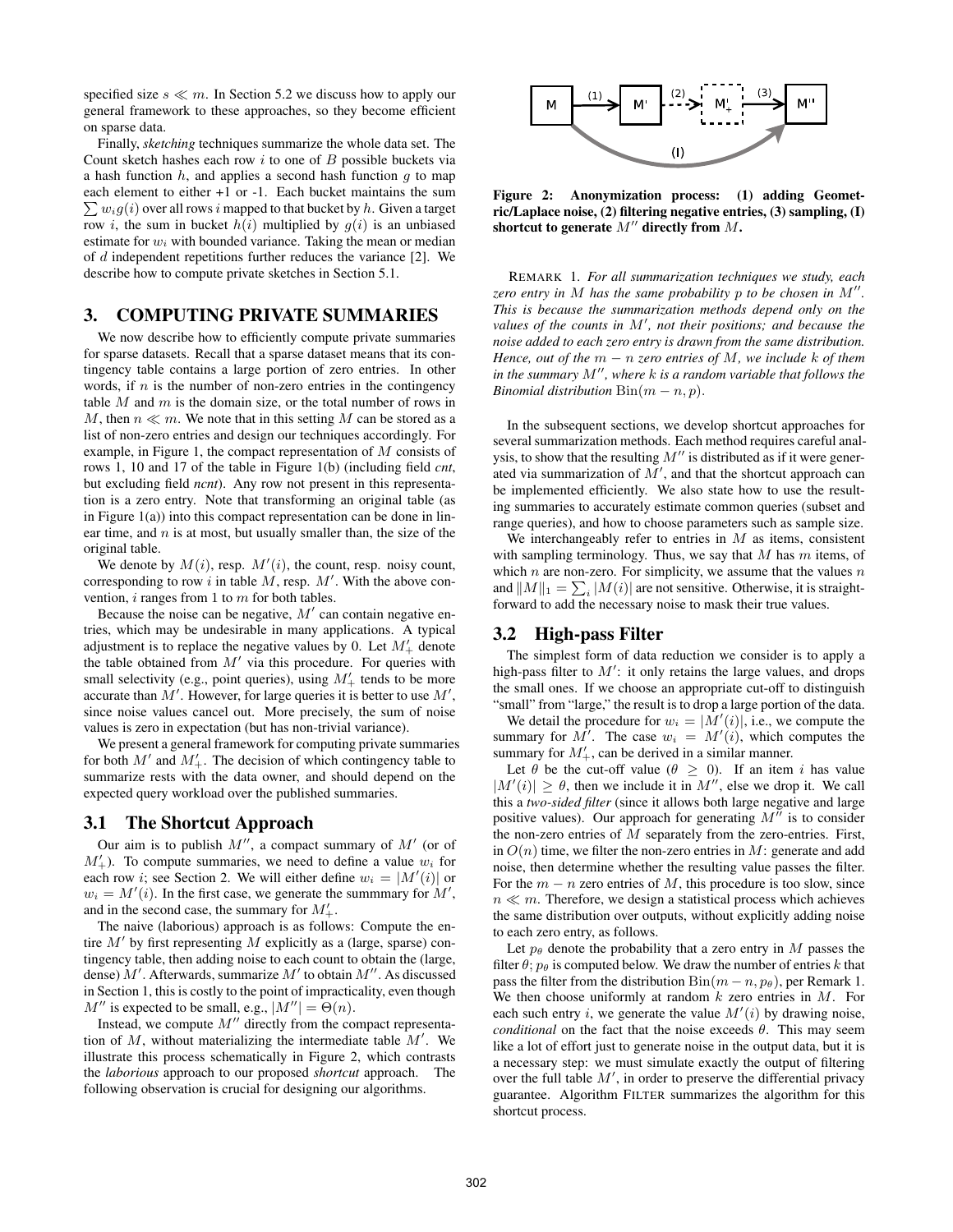Algorithm FILTER(M): Generates  $M''$  via high-pass filter.

- 1. For every non-zero entry  $M(i)$ , add geometric noise with parameter  $\alpha$  to get  $M'(i)$ . If  $|M'(i)| \ge \theta$ , add  $M'(i)$  to  $M''$ .
- 2. For zero entries, sample a value  $k$  from the binomial distribution Bin $(m - n, p_\theta)$ , where  $p_\theta \triangleq \frac{2\alpha^\theta}{1+\alpha}$  $\frac{2\alpha^{\circ}}{1+\alpha}$ .
- 3. Uniformly at random select  $k$  locations  $i$  from  $M$  such that  $M(i) = 0$ . For each of these k locations, draw the value of  $|M'(i)|$  from the distribution

$$
\Pr[|X| \le x] = (1 - \alpha^{x - \theta + 1}).
$$

Flip a coin to choose the sign of  $M'(i)$ , and add  $M'(i)$  to  $M''$ .

THEOREM 1. *Algorithm* FILTER *generates a summary with the same distribution as the laborious approach under high-pass filtering with parameter*  $\theta \geq 1$ *.* 

PROOF. Clearly, on the  $n$  non-zero entries of  $M$ , FILTER acts the same as the laborious approach and thus has the same distribution. We therefore focus on the distribution of entries which are zero in  $M$  and are represented in  $M''$ . For any entry i such that  $M(i) = 0$ , the probability that it passes the filter is:

$$
\Pr[|M'(i)| \ge \theta] = \sum_{|x| \ge \theta} \frac{1-\alpha}{1+\alpha} \alpha^{|x|} = 2\frac{1-\alpha}{1+\alpha} \alpha^{\theta} \sum_{x \ge 0} \alpha^x
$$

$$
= 2\frac{1-\alpha}{1+\alpha} \alpha^{\theta} \frac{1}{1-\alpha} = \frac{2\alpha^{\theta}}{1+\alpha} \triangleq p_{\theta}
$$

By Remark 1, the number  $k$  of zero entries "upgraded," i.e., which pass the filter after noise is added, follows a binomial distribution  $\text{Bin}(m - n, p_\theta)$ . Once a zero entry *i* is chosen, the distribution of its noise  $M'(i)$ , subject to passing the filter, is:

$$
Pr[|M'(i)| = b| |M'(i)| \ge \theta] = \frac{Pr[|M'(i)| = b]}{Pr[|M'(i)| \ge \theta]} = (1 - \alpha)\alpha^{b - \theta},
$$

for all  $b \ge \theta$ ; and 0 for all  $b < \theta$ . The corresponding CDF is:

$$
\Pr[|M'(i)| \le x] = \sum_{b \le x} \Pr[|M'(i)| = b| |M'(i)| \ge \theta]
$$

$$
= \sum_{b=\theta}^{x} (1 - \alpha)\alpha^{b-\theta} = 1 - \alpha^{x-\theta+1}, \forall x \ge \theta
$$

Hence the algorithm using this distribution operates as claimed.  $\Box$ 

Given this form of the CDF, it is straightforward to draw from it: we draw a uniform random value  $r$  in  $(0, 1)$ , and invert the equation to find for which x is  $Pr[|X| \leq x] = r$ . This value of x is then used as the value  $|M'(i)|$ ; after flipping a coin for the sign, we add either x or  $-x$  to the summary  $M''$ .

The *one-sided* filter, which passes values  $M'(i) \geq \theta$ , is very similar. The only differences are that  $p_\theta$  is now equal to  $\frac{\alpha^\theta}{1+\alpha}$  $\frac{\alpha^6}{1+\alpha}$ , and the CDF is  $Pr[X \le x] = 1 - \alpha^{x-\theta+1}$ . So we draw from the same distribution as before, but no longer flip a coin for the sign.

Time and Space Analysis. The running time of this algorithm consists of the time to process the  $n$  non-zero entries of  $M$ , which is  $O(n)$ ; and the time to upgrade the k zero entries.

*Rejection sampling.* Selecting the locations of the k zero entries requires some care, since  $M$  is stored as a list of non-zero entries. We perform the following *rejection sampling:* uniformly at random pick a location  $i \in \{1, \ldots, m\}$ , and accept it if  $M(i) = 0$ ; otherwise, reject and repeat. The number of trials per selected location follows the geometric distribution with success probability  $(m - n)/m$ . Thus, the expected number of trials to choose one zero entry is  $m/(m - n) \le 2$ , since  $n \ll m$ . Checking whether  $M(i) = 0$  for a given i also takes (expected) constant time, if M is stored as a hash table of non-zero entries. Thus, selecting one zero entry takes expected time  $O(1)$ . Drawing a noise value for it also takes constant time. The expected time to upgrade all zero entries is  $O(k)$ , and the overall expected time is  $O(n + k)$ .

The value k depends on  $p_{\theta}$ , which in turn depends on  $\theta$ . More precisely,  $E[k] = (m - n)p_{\theta}$ . Since  $m - n$  is assumed to be large, k is tightly concentrated around its expectation. Suppose we have a target output size of s tuples; e.g.,  $s = \Theta(n)$ . How should we choose  $\theta$ ? Assume we can tolerate an output of size at most  $s + n = \Theta(n)$ . It is thus sufficient to focus on the zeros: if we pick  $p_\theta \approx s/(m-n)$ , then we expect s zeros to be upgraded. This leads us to pick

$$
\theta = \frac{\log(\frac{(1+\alpha)s}{2(m-n)})}{\log \alpha},
$$

for two-sided filters. We apply this threshold, and consider the output of the FILTER algorithm: if it is sufficiently close to  $s$ , we accept the output. Otherwise, we choose a higher  $\theta$ . Rather than re-running the algorithm, we can simply take its output and apply a higher filter  $\theta'$  on it until we reach the desired sample size. If the output of the algorithm is too small, we re-run the FILTER algorithm with the same  $\theta$  value until we obtain a sufficiently large summary. Since  $Bin(m - n, p_\theta)$  is highly concentrated around its mean, it is highly likely that we generate a summary of (close to) the desired size s in only a constant number of such trials.

Query Answering. Naively, the filtered output can be used directly to answer queries. This is clearly biased, since small values in  $M'$ are replaced with zero. However, it may work well in practice if  $\theta$  is chosen so that values below  $\theta$  are mostly noise, while most of the original non-zero values in M were comfortably above  $\theta$ . One can also consider other heuristic corrections to the output, such as assuming that all values absent from  $M''$  are, e.g.,  $\hat{\theta/2}$  or some other calibrated value. The subsequent methods we consider avoid this issue by providing unbiased estimators for query answering.

#### 3.3 Threshold and Priority Sampling

More sophisticated data reduction techniques are based on sampling. In this section and the next, we discuss how to generate  $M''$  as a random sample of  $M'$ , without explicitly generating  $M'$ . There are many sampling procedures. The simplest is to uniformly sample items in  $M$ , then create  $M''$  by adding noise to them. This is easy to implement, but unlikely to have much utility: since  $M$  is sparse, we would sample almost exclusively entries with  $M(i)$  = 0, making the sample virtually useless. Instead, we extend the intuition from the high-pass filter: items in  $M'$  with high (noisy) values are more likely to correspond to non-zero entries in  $M$ , i.e., to original data. We should include them in our sample with higher probability. The filtering approach achieved this deterministically: items below the threshold had zero chance of being included. When sampling, we now allow every item a chance of being in the summary, but set the probability proportional to its (noisy) count.

In the following, we provide a detailed description of how to sample from M' (i.e., we set  $w_i = |M'(i)|$ ). A similar procedure can be used for sampling from  $M'_{+}$ ; the formulas are in fact easier to derive in that case, so we omit them here.

**Threshold Sampling.** Let  $w_i = |M'(i)|$ . The threshold sampling procedure [5] with parameter  $\tau$  is as follows: include item i in the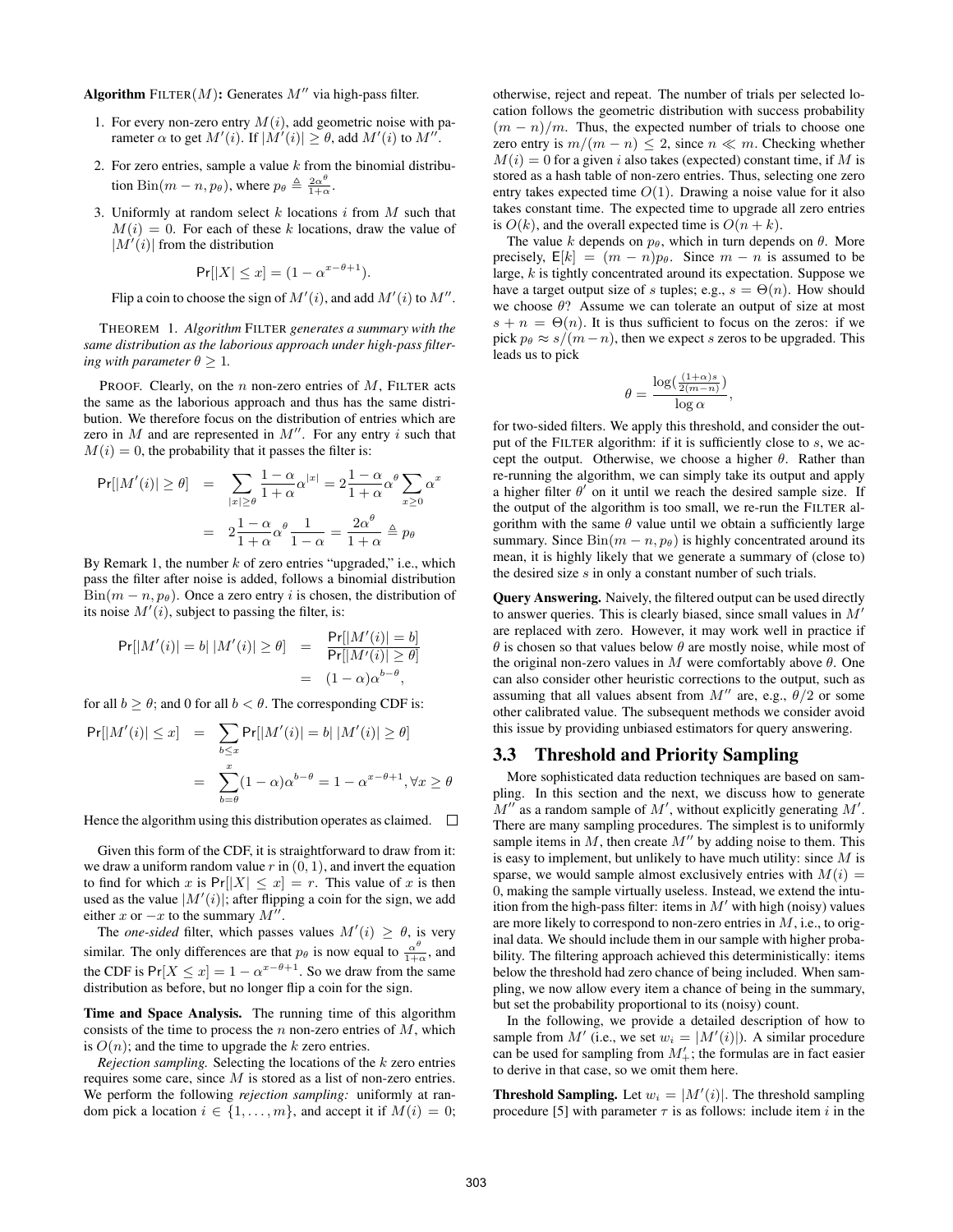sample with probability  $p_i = \min_{\tau}(\frac{|M'(i)|}{\tau}, 1)$ . This means that truly heavy items that have  $|M'(i)| > \tau$  are included in the sample with probability 1.

Algorithm THRESHOLD. Generate  $M''$  via threshold sampling.

- 1. For every non-zero entry in  $M(i)$ , add geometric noise to get  $M'(i)$  and add it to  $M''$  with probability  $p_i = \min(\frac{|M'(i)|}{\tau}, 1)$ .
- 2. For the zero entries, sample a number  $k$  from the binomial distribution Bin $((m - n), p_{\tau})$ , where

$$
p_{\tau} \triangleq \frac{2\alpha(1-\alpha^{\tau})}{\tau(1-\alpha^2)}
$$

3. Uniformly at random select k entries i from M such that  $M(i) =$ 0. For each of these k entries, draw the value of  $M'(i)$  from the distribution  $Pr[X \leq \nu]$  given by:

$$
\tau\alpha^{-\nu}C_{\tau}(1-\alpha), \qquad \text{if } \nu \leq -\tau
$$
  
\n
$$
C_{\tau}(-\nu\alpha^{-\nu} + (\nu+1)\alpha^{-\nu+1} - \alpha^{\tau+1}), \quad \text{if } -\tau < \nu \leq 0
$$
  
\n
$$
\frac{1}{2} + \alpha C_{\tau}(1 - (\nu+1)\alpha^{\nu} + \nu\alpha^{\nu+1}), \qquad \text{if } 0 < \nu \leq \tau
$$
  
\n
$$
\frac{1}{2} + \alpha C_{\tau}(1 - \alpha^{\tau} - \tau\alpha^{\nu}(1-\alpha)), \qquad \text{if } \nu > \tau
$$

where  $C_{\tau} = \frac{1}{2\alpha(1-\alpha^{\tau})}$  is a constant depending on  $\tau$ ,  $\alpha$ . Add  $M'(i)$  to  $M''$ .

THEOREM 2. *Algorithm* THRESHOLD *generates a summary with the same distribution as the laborious approach under threshold sampling with parameter*  $\tau > 0$ *.* 

PROOF. The non-zero entries are sampled with the probabilities defined for threshold sampling, so both approaches have the same distribution on the  $n$  non-zero entries of  $M$ .

Let S be the set of zero entries included in  $M''$ . A zero entry i is included with probability  $p_i = \min(\frac{|M'(i)|}{\tau}, 1)$ . Then:

$$
\Pr[i \in S | M^\prime(i) = \nu] = \min(\tfrac{|\nu|}{\tau}, 1)
$$

The next two summations follow by standard algebra:

$$
\sum_{\substack{x=0 \ v}}^v \alpha^x = \frac{1-\alpha^{v+1}}{1-\alpha} \tag{1}
$$

$$
\sum_{x=0}^{v} x \alpha^{x} = \frac{\alpha}{(1-\alpha)^{2}} (1 - (v+1)\alpha^{v} + v\alpha^{v+1})
$$
 (2)

Using (1) and (2), the probability that zero entry  $i$  is included is:

$$
\Pr[i \in S] = \sum_{\nu} \Pr[i \in S | M'(i) = \nu] \Pr[M'(i) = \nu]
$$
\n
$$
= \sum_{|\nu| \le \tau} \frac{|\nu|}{\tau} \frac{1 - \alpha}{1 + \alpha} \alpha^{|\nu|} + \sum_{|\nu| > \tau} \frac{1 - \alpha}{1 + \alpha} \alpha^{|\nu|}
$$
\n
$$
= 2 \left( \frac{1 - \alpha}{\tau(1 + \alpha)} \sum_{\nu=0}^{\tau} \nu \alpha^{\nu} + \sum_{\nu > \tau} \frac{1 - \alpha}{1 + \alpha} \alpha^{\nu} \right)
$$
\n
$$
= 2 \left( \frac{\alpha}{\tau(1 - \alpha^2)} (1 - (\tau + 1)\alpha^{\tau} + \tau \alpha^{\tau+1}) + \frac{\alpha^{\tau+1}}{1 + \alpha} \right)
$$
\n
$$
= \frac{2\alpha(1 - \alpha^{\tau})}{\tau(1 - \alpha^2)} \triangleq p_{\tau}
$$

By Remark 1, the number of upgraded zeros follows the binomial distribution Bin $(m - n, p<sub>\tau</sub>)$ . Given that i is chosen, its value  $M'(i)$  is conditioned on the fact that it was sampled:

$$
\Pr[M'(i) = \nu | i \in S] = \frac{\Pr[i \in S | M'(i) = \nu] \Pr[M'(i) = \nu]}{\Pr[i \in S]}
$$

$$
\frac{\min(\frac{|\nu|}{\tau},1)\cdot\frac{1-\alpha}{1+\alpha}\alpha^{|\nu|}}{p_\tau}
$$

Substituting  $p_{\tau}$  in the above, we have:

=

If 
$$
|\nu| > \tau
$$
, Pr $[M'(i) = \nu | i \in S] = \frac{\tau (1-\alpha)^2 \alpha^{|\nu|}}{2\alpha (1-\alpha^{\tau})}$   
If  $|\nu| \le \tau$ , Pr $[M'(i) = \nu | i \in S] = \frac{(1-\alpha)^2 |\nu| \alpha^{|\nu|}}{2\alpha (1-\alpha^{\tau})}$ 

Let  $C_{\tau} = \frac{1}{2\alpha(1-\alpha^{\tau})}$ ; then the CDF of this distribution, at any  $\nu$ , can be computed by summing the probability of  $Pr[M'(i) = x | i \in$ S,  $\forall x \leq \nu$ , given by the above two expressions. It can be broken into four pieces and written as follows.

$$
Pr[X = \nu \le -\tau] = \tau \alpha^{-\nu} C_{\tau} (1 - \alpha)
$$
  
\n
$$
Pr[-\tau < X = \nu \le 0] = C_{\tau} (\tau \alpha^{\tau} (1 - \alpha) - \nu \alpha^{-\nu} - \tau \alpha^{\tau} + (\nu + 1) \alpha^{-\nu + 1} + (\tau - 1) \alpha^{\tau + 1})
$$
  
\n
$$
= C_{\tau} (-\nu \alpha^{-\nu} + (\nu + 1) \alpha^{-\nu + 1} - \alpha^{\tau + 1})
$$
  
\n
$$
Pr[0 < X = \nu \le \tau] = \frac{1}{2} + \alpha C_{\tau} (1 - (\nu + 1) \alpha^{\nu} + \nu \alpha^{\nu + 1})
$$
  
\n
$$
Pr[\tau < X = \nu] = \frac{1}{2} + C_{\tau} (\alpha (1 - (\tau + 1) \alpha^{\tau} + \tau \alpha^{\tau + 1}) + \tau \alpha^{\tau + 1} (1 - \alpha^{\nu - \tau}) (1 - \alpha))
$$
  
\n
$$
= \frac{1}{2} + \alpha C_{\tau} (1 - \alpha^{\tau} - \tau \alpha^{\nu} (1 - \alpha))
$$

So picking  $M'(i)$  via this CDF has the correct distribution.

Time and Space Analysis. It follows immediately from the description of the algorithm that the sample can be generated in expected time  $O(n + k) = O(n + p<sub>\tau</sub>(m - n))$ . (For step 3, we use rejection sampling as in Section 3.2). We now analyze how to choose  $\tau$  given a desired sample size s. We could proceed as in Section 3.2. However, we can make a more accurate estimation by taking into account the statistics of the non-zeros, as follows. The expected threshold sample size is  $t = \sum_i \min(|M'(i)|/\tau, 1)$ . For large  $\tau$ , this can be approximated by

$$
\sum_{i} \frac{|M'(i)|}{\tau} \le \frac{1}{\tau} \sum_{i} (|M(i)| + |G(\alpha)|)
$$

where  $G(\alpha)$  is the geometric distribution with parameter  $\alpha$ . Then

$$
\mathsf{E}[|G(\alpha)|]=2\sum_{j=0}^\infty\frac{1-\alpha}{1+\alpha}j\alpha^j=\frac{1-\alpha}{1+\alpha}\frac{2\alpha}{(1-\alpha)^2}=\frac{2\alpha}{1-\alpha^2},
$$

using (2) (for  $v \to \infty$ ). Hence, in expectation this approximation is  $\|\tilde{M}\|_1/\tau + m\mathsf{E}[|G(\alpha)||/\tau = (\|M\|_1 + 2m\alpha/(1 - \alpha^2))/\tau.$ 

Rearranging this suggests that we should pick  $\tau$  in the region of  $\frac{1}{s}(\|M\|_1+2m\alpha/(1-\alpha^2))$  for a desired sample size s. As with the high-pass filter, we can draw a sample based on an estimate of  $\tau$ , then refine our choice of  $\tau$  to achieve a desired sample size. However, this is taken care of more directly when we build a priority sample of fixed size, as discussed below.

**Query Answering.** Each element is sampled with probability  $p_i =$  $\min(|M'(i)|/\tau, 1)$ . For each sampled i, we adjust its value in  $M''$ to  $M'(i)/p_i$ . This yields an unbiased Horvitz-Thompson estimator for subset queries [5]. The data owner can scale all values before release. This allows queries to be answered by evaluating them over the sample, using the adjusted values. However, for very small queries (e.g., point queries), it can be more accurate to use the (biased) estimator of the unadjusted values.

Priority Sampling has been advocated as a method to generate a sample of fixed size, with strong accuracy properties [6]. The sampling scheme is defined as follows. Each entry is assigned a priority  $P_i = \frac{|M'(i)|}{r_i}$ , where  $r_i$  is a random value chosen uniformly from the range  $(\dot{\hat{0}},1]$ . The scheme draws a sample of size s by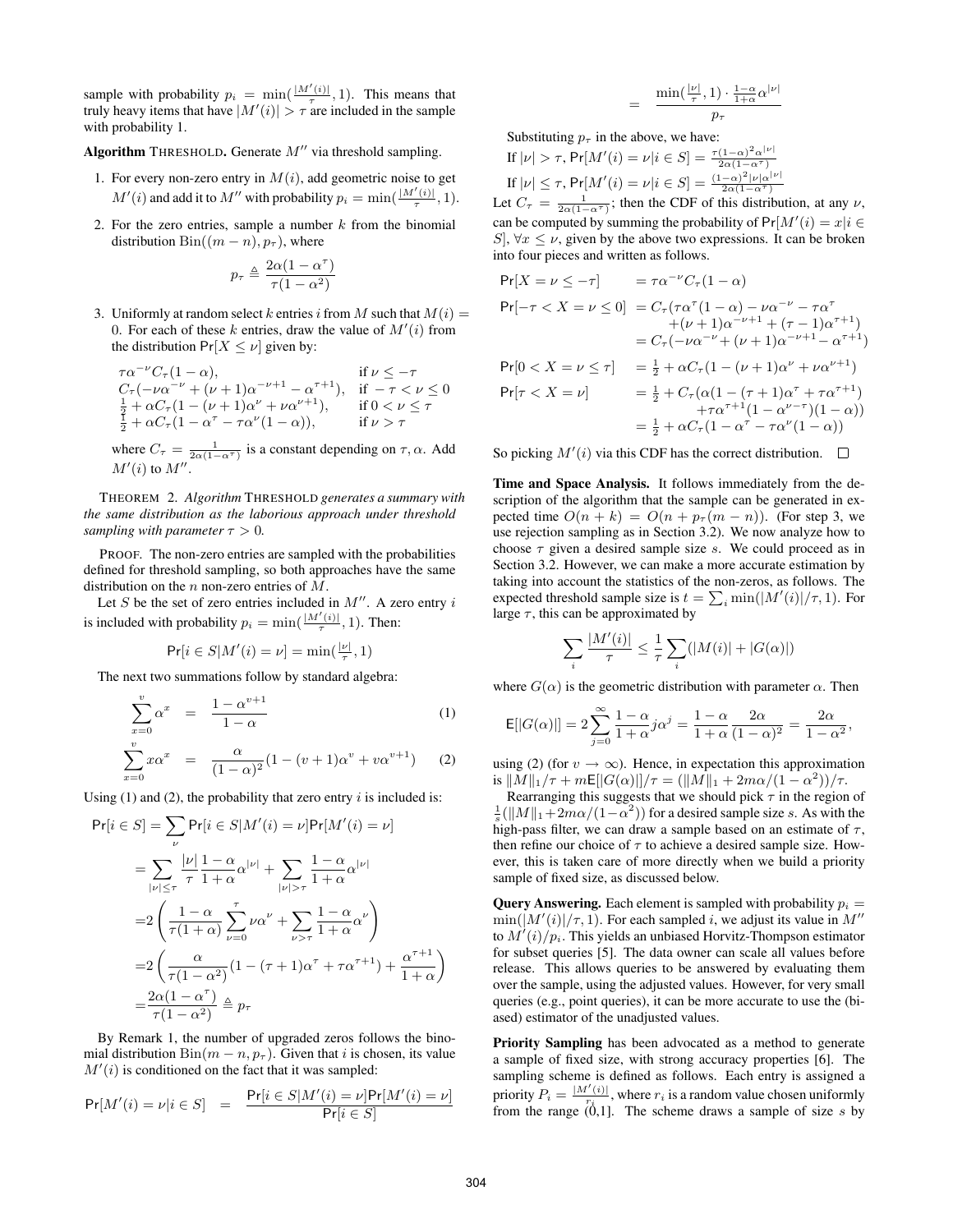picking the items with the s largest priorities, and also retaining the  $(s + 1)$ th largest priority for estimation purposes.

To efficiently build a priority sample of  $M'$ , suppose that we knew  $\tau_s$ , the  $(s + 1)$ th largest priority. Then  $M'(i)$  is sampled if

$$
P_i = \frac{|M'(i)|}{r_i} > \tau_s \iff r_i < \frac{|M'(i)|}{\tau_s}.
$$

Since  $r_i$  is uniform over (0,1], the probability of this event is  $\min(|M'(i)|/\tau_s, 1)$ . In other words, this procedure can be seen as equivalent to threshold sampling with threshold  $\tau_s$ . (Therefore, we omit its full description here.) We next discuss how to choose  $\tau_s$ . The crucial difference from threshold sampling is that  $\tau_s$  is datadependent, so we do not know it in advance. However, we can *guess* a good value: one which will yield a sample of size  $s' =$  $\Theta(s)$ , where the constant hidden by the  $\Theta$  notation is small (but  $\geq$ 1). We first use our guess for  $\tau_s$  to draw a corresponding threshold sample. We then augment each item in the resulting sample with an assigned priority  $r_i$ . That is, conditional on item i being in the sample, we draw an  $r_i$  consistent with this outcome. For i, we must have  $0 < r_i \leq |M'(i)|/\tau_s$  (else i would not have passed the threshold), but beyond this there are no additional constraints, so  $r_i$ is picked uniformly in the range  $(0, |M'(i)|/\tau_s]$ , and subsequently its value is held fixed.

Given these priorities for a sample of size  $s' = \Theta(s)$  (which is distributed exactly as the  $s'$  largest priorities over all of  $M'$ ), we reduce the sample size to s by picking the s largest priorities (and retaining the  $(s+1)$ th priority). The running time is  $O(s') = O(s)$ (in expectation). The result has the desired distribution; it follows from the above discussion and results on threshold sampling.

THEOREM 3. A priority sample of M' of size s can be gener*ated via the shortcut approach in expected time*  $O(s + n)$ *.* 

Query Answering. As with threshold sampling, we adjust the sampled values for query answering: letting  $\tau_s$  be the  $(s + 1)$ th priority, we assign each item a value with magnitude  $\max(\tau_s, |M'(i)|)$ while keeping the sign of  $M'(i)$ . This is unbiased, and has lowest variance for arbitrary subset queries compared to any other scheme that draws a sample of  $s$  items [6].

# 3.4 Combining Sampling with Filtering

We have argued that both sampling and filtering are useful ways to summarize data. In particular, filtering removes small counts which are most likely noise. Setting the threshold  $\theta$  too low removes a lot of noise, but will still pass too many items, while setting it too high will remove too many true data items. A natural compromise is to combine sampling with filtering: generate  $M''$  from  $M'$  by first filtering out low values, then sampling over the result. We expect this to give us the best properties of both methods: noise removal and bounded output size. For clarity, we describe the combination of high-pass filter and threshold sampling. We can support filter and priority sampling via the observation in Section 3.3, that we can extract a priority sample from a threshold sample. In practice, both combinations perform similarly. In Section 4 we report results only on filtering and priority sampling, which achieves output size exactly s.

There are two parameters:  $\theta$  for filtering and  $\tau$  for sampling. When  $\tau \leq \theta$ , every item which passes the filter enters the sample, i.e., we have just filtering. When  $\theta = 0$ , every item passes the (two-sided) filter, i.e., we have just sampling. The interesting range occurs when  $0 < \theta < \tau$ : items in M' with absolute weights below θ are dropped, above  $τ$  are always included in  $M''$ , and in between are included with probability proportional to their weight.

As in previous cases, the non-zero elements of  $M$  are handled directly: we add noise drawn from the geometric distribution to obtain  $M'(i)$ , and first filter then sample the element. It is the large number of zero elements which we must treat more carefully to keep the process efficient.

We follow the outline from previous sections. Let  $S$  be the set of zero entries selected in M'', and let  $p_{\theta,\tau} = \Pr[i \in S]$  be the probability that the zero entry  $i$  is selected, i.e., it passes both the filter and the sampling. Then

$$
p_{\theta,\tau} = \sum_{|\nu| \geq \theta} \Pr[i \in S | M'(i) = \nu] \Pr[M'(i) = \nu]
$$
  
\n
$$
= \sum_{|\nu| > \tau} \frac{1 - \alpha}{1 + \alpha} \alpha^{|\nu|} + \sum_{\theta \leq |\nu| \leq \tau} \frac{1 - \alpha}{1 + \alpha} \alpha^{|\nu|} \frac{|\nu|}{\tau}
$$
  
\n
$$
= 2 \left( \sum_{\nu > \tau} \frac{1 - \alpha}{1 + \alpha} \alpha^{\nu} + \sum_{\theta \leq \nu \leq \tau} \frac{1 - \alpha}{1 + \alpha} \alpha^{\nu} \frac{\nu}{\tau} \right)
$$
  
\n
$$
= 2 \left( \frac{\alpha^{\tau+1}}{1 + \alpha} + \frac{\alpha}{\tau (1 - \alpha^2)} (\theta \alpha^{\theta-1} - (\theta - 1) \alpha^{\theta} - (\tau + 1) \alpha^{\tau} + \tau \alpha^{\tau+1}) \right)
$$
  
\n
$$
= \frac{2}{\tau (1 - \alpha^2)} (\theta \alpha^{\theta} - (\theta - 1) \alpha^{\theta+1} - \alpha^{\tau+1})
$$

Observe that for the case  $\theta = 0$ , this simplifies to  $\frac{2\alpha(1-\alpha^{\tau})}{\tau(1-\alpha^2)}$ , i.e., the expression for  $p_{\tau}$  for threshold sampling in Section 3.3. We draw from  $Bin(m - n, p_{\theta, \tau})$  to determine the number of zero entries from  $M$  to sample. Given such a location  $i$ , conditioned on it being included in the sample, the distribution of its value is now

$$
Pr[M'(i) = \nu | i \in S] = \frac{Pr[i \in S | M'(i) = \nu] Pr[M'(i) = \nu]}{Pr[i \in S]}
$$

$$
= \tau C_{\theta, \tau} (1 - \alpha)^2 \alpha^{|\nu|} \min(\frac{|\nu|}{\tau}, 1)
$$

where the constant  $C_{\theta,\tau} = (2(\theta \alpha^{\theta} - (\theta - 1)\alpha^{\theta+1} - \alpha^{\tau+1}))^{-1}$ . The CDF of the sampled values has four cases,  $Pr[X \le \nu]$  =

$$
\tau C_{\tau,\theta}(1-\alpha)\alpha^{-\nu}, \quad \text{if } \nu \leq -\tau
$$
  
\n
$$
C_{\tau,\theta}(-\nu\alpha^{-\nu} + (\nu+1)\alpha^{-\nu+1} - \alpha^{\tau+1}), \quad \text{if } -\tau < \nu \leq -\theta
$$
  
\n
$$
\frac{1}{2} + C_{\tau,\theta}(\theta\alpha^{\theta} - (\theta-1)\alpha^{\theta+1} - (\nu+1)\alpha^{\nu+1} + \nu\alpha^{\nu+2}), \quad \text{if } \theta \leq \nu \leq \tau
$$
  
\n
$$
1 - \tau C_{\tau,\theta}(1-\alpha)\alpha^{\nu+1}, \quad \text{if } \nu > \tau
$$

**Query Answering.** We adjust the values in  $M''$  the same way as for threshold sampling. This provides unbiased estimates for subset queries over the underlying data. In this case, the underlying data is the filtered version of  $M'$ . Since filtering with a low threshold removes much of the noise, being unbiased over the filtered  $M'$ may be a good approximation of the original  $M$  data.

# 4. EXPERIMENTAL STUDY

### 4.1 Experimental Setup

We evaluate our methods on a mixture of real and synthetic data. We first use synthetic data, where we can observe the impact of varying data characteristics on the quality of summaries produced. We then report experiments on two real datasets in Section 4.4.

Default Setup. Unless otherwise specified, we use a synthetic dataset generated as follows. We set the domain size to  $m = 10^6$ , so that it is feasible to apply the standard geometric mechanism,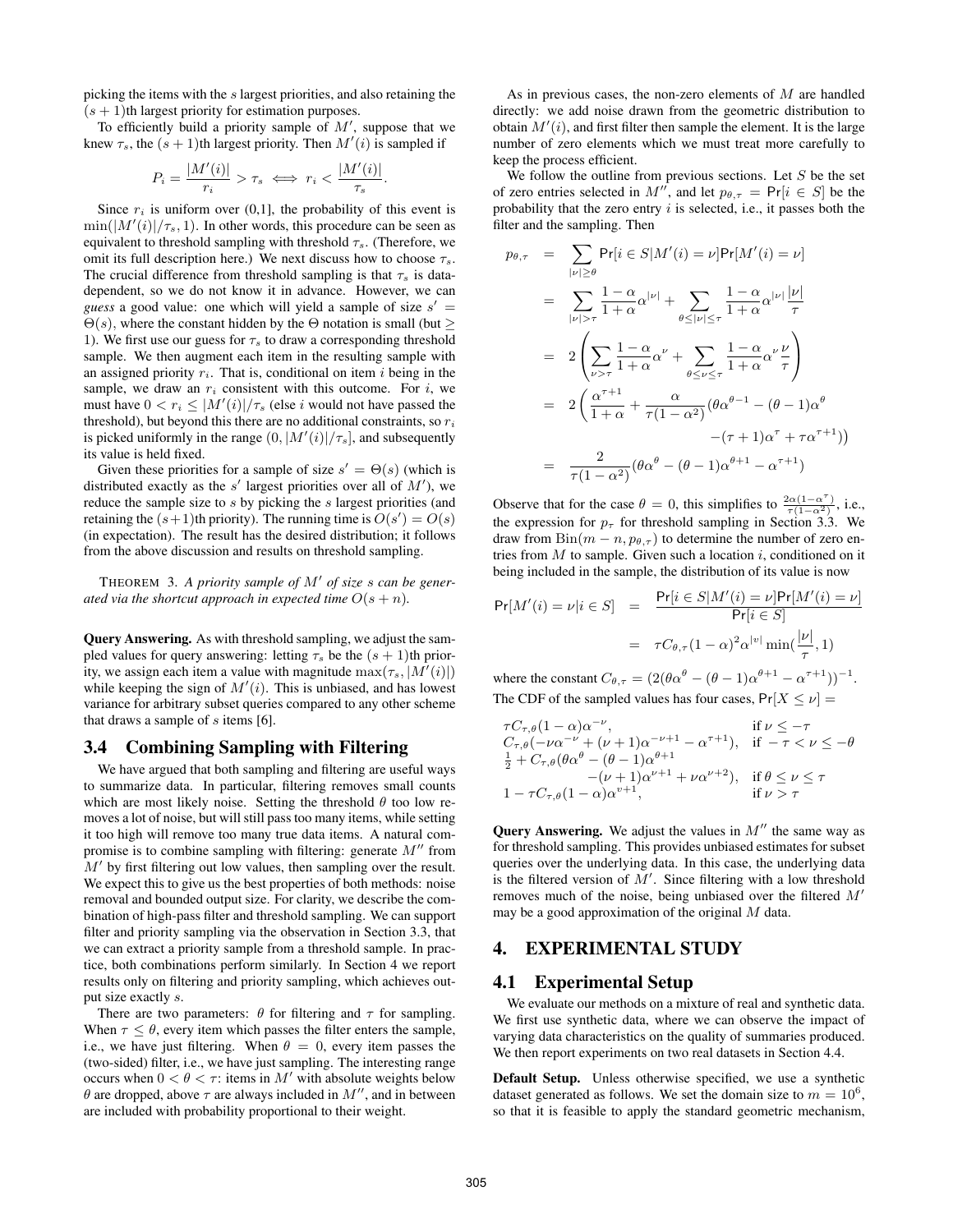

Figure 3: Impact of parameter choice for each method

which materializes the noisy contingency table  $M'$  of size  $m$ . This is included as a baseline to which we compare our techniques, though it is not practical for the sparse datasets of interest. Table  $M$  is generated as a list of non-zero entries. The non-zero data entries are drawn from a Gaussian distribution with mean  $\mu = 100$ , standard deviation  $\sigma = 20$ , and they are then rounded to the nearest positive integer. The default data density is  $\rho = 0.1$  (hence,  $n = 10<sup>5</sup>$ ), and the non-zero values are uniformly distributed in the domain.

The default privacy parameter is  $\epsilon = 0.1$ . Experiments were run on a machine with Intel Xeon 3GHz processor and 4GB of memory. Each accuracy result was averaged from 50 runs where the data is generated with different random seeds.

We measure utility by computing the absolute errors for various queries, i.e., the  $L_1$  difference between the true query answer (on  $\overline{M}$ ) and that estimated from the published data  $(M'')$ . To compare the utility of the resulting summaries, we often discuss the relative error of a set of queries, computed as the sum of absolute errors divided by the sum of true answers. This indicates the general performance, while avoiding distortion of results by queries whose true answer is zero or near-zero. We focus on the important class of subset queries, which estimate the sum of counts associated with a subset of locations in  $M$ . For each query of size  $r$ , we choose  $r$ random locations in  $\{1, \ldots, m\}$ . We report results averaged over  $O(m)$  queries.

## 4.2 Filtering and Sampling Parameter Setting

Figure 3 shows the observed error as we vary the parameters  $\theta$  for filtering and  $\tau$  for threshold sampling, which affects the sample size. For clarity, we plot absolute errors, since the relative errors are small (see below).

Filtering. We compare the two high-pass filters: one-sided (pass) only positive values above  $\theta$ ) and two-sided (pass all items whose absolute value is above  $\theta$ ). We fix the subset size of queries to 5000 and adjust the filtering threshold  $\theta$  to get different summary sizes. Figure 3(a) shows the accuracy on a log scale, as it varies by several orders of magnitude. Two-sided filtering is generally more accurate than one-sided filtering. When most of the (originally) non-zero data points are in the sample, query answers using twosided filtering estimates are unbiased. In this case the relative error is very low: consistently around 1%. One-sided filtering is more likely to over-estimate because some data points which were originally zero are now positive entries in the sample. When the summary size is small, we expect it to be dominated by the non-zeros and hence both techniques have similar accuracy. The minimal error occurs when the sample contains most of the true data points and few originally zero entries. But this may require a  $\theta$  value that results in a larger than desired summary. As we observed the same

behavior across a variety of query sizes and datasets, we henceforth only use two-sided filtering, which is more robust.

Threshold and priority sampling. Figure 3(b) shows the accuracy of threshold sampling and priority sampling, over queries with subset size 5000. The parameter  $\tau$  for threshold sampling is set to get a desired sample size s (see Section 3.3). This corresponds to relative errors in the range 1% to 7%. The behavior of threshold sampling is very similar to that of priority sampling, as expected from our analysis. The only difference is that priority sampling returns a sample with fixed size s as required, but needs more time to find the  $(s + 1)$ th priority and adjust the weights accordingly, as shown in Figure 4. Since threshold and priority sampling behaved similarly across all other query sizes we tested, we show only the latter in the below experiments.

Filter-priority sampling. Figure 3(c) shows the accuracy for the combination of two-sided filtering with priority sampling (which we dub *Filter-Priority*) for  $\theta$  between 5 and 70. We fix the priority sample size to  $s = 10^5$ , equal to the cardinality of the original input data. The relative errors measured are within [0.3%, 6%]. For this setting, we find that  $\theta = 40$  is best, which is in the region of half of the mean  $\mu$  of the non-zero data values. In general, setting the threshold  $\theta$  should filter most of the (upgraded) zeros while retaining a large number of the original non-zero data. For queries on larger subsets, we set  $\theta$  smaller to ensure more non-zeros appear in the sample, so we rely more on the unbiased properties of priority sampling. The choice of  $\theta$  is also affected by the data density.

# 4.3 Comparing Summarization Techniques

We next compare the performance of our techniques to the baseline method, denoted *Geometric*, of generating  $M'$  by adding geometric noise to all its m entries.

Running time. Our main motivation for this research was that methods like the geometric mechanism over contingency tables do not scale well for sparse data. To illustrate this scalability issue, we measure the time to create a summary of input data of cardinality  $n = 10^6$  as we vary the domain size m, obtaining different data density values, from  $10^{-1}$  to  $10^{-5}$ . This spans the range of densities mentioned in Section 1. The sample size is  $s = n$ .

Figure 4 shows the running time of *Geometric*, as well as that of our various shortcut approaches. We also include the *Wavelet* approach, discussed in more detail in Section 5. Among all methods, *Filter* is the fastest, while *Priority* and *Filter-Priority* have a higher cost due to the extra effort to find the  $(s + 1)$ th priority and adjust the weights. Under the very densest setting,  $\rho = 0.1$ , the running time is about the same for all methods. However, as the data becomes more sparse, all our techniques are orders of magnitude faster than *Geometric*. This demonstrates that the standard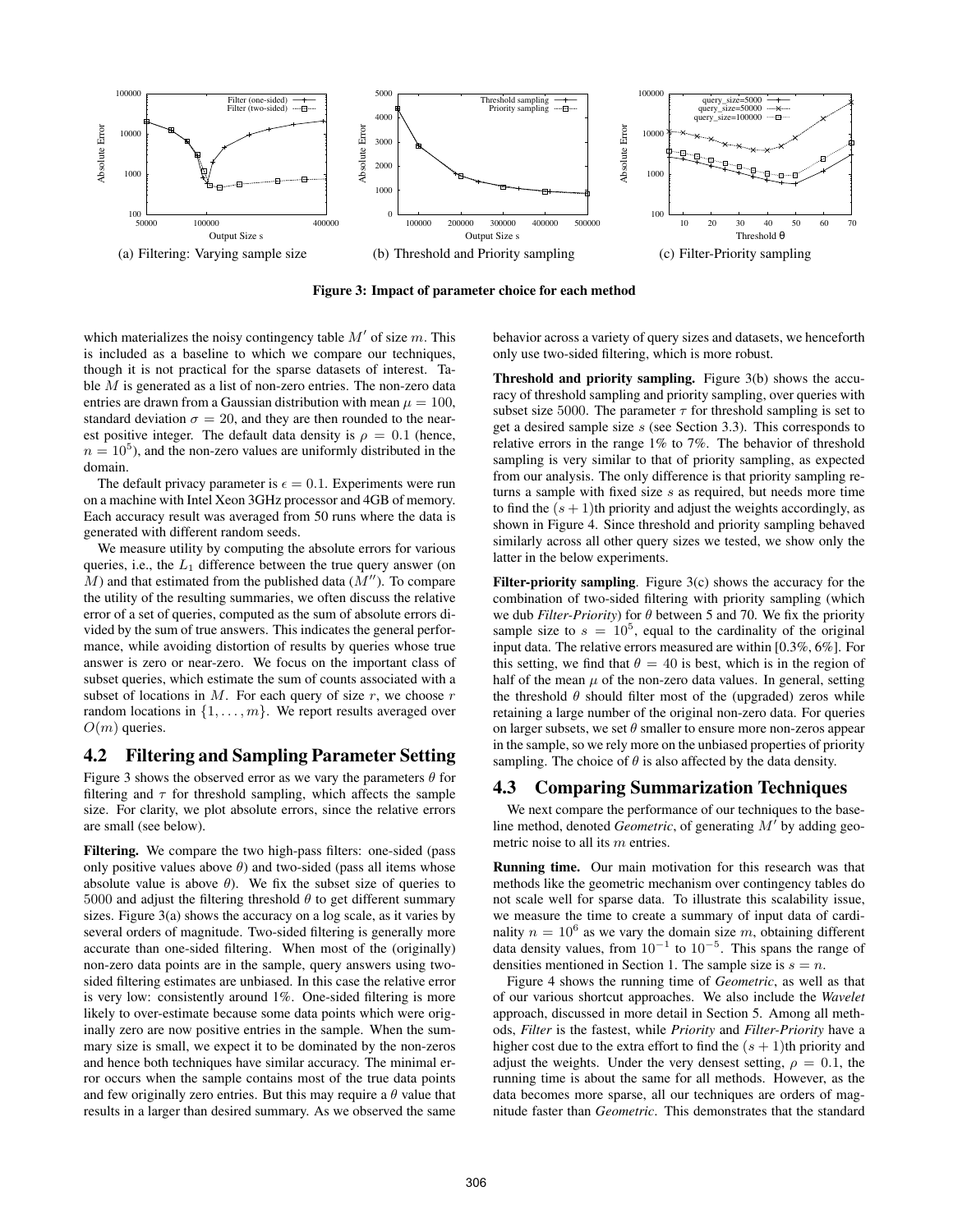

Figure 4: Running time when varying the domain size

approach, which materializes the huge table  $M'$ , is infeasible in most cases. The wavelet approach also processes every cell in the domain of M, and fails to scale for large domains.

**Query accuracy.** We create summaries of size  $s = n = 10^5$ over the default dataset. Figure 5(a) shows the accuracy of *Filter, Priority, Filter-Priority,* and *Geometric,* for both medium and large subset queries over the default dataset. Apart from *Priority,* all techniques have relative error between 5-10% for subsets of size 100, and this decreases as the subset size increases.

Note that *Geometric* publishes the entire noisy table  $M'$ , while our techniques release much smaller summaries of  $M'$ . Thus, we use the accuracy of *Geometric* as a benchmark against which we evaluate our summaries. For small and medium size queries, *Filter* with  $\theta = 50$  performs best, while *Priority* is more accurate when the query touches more than 10,000 entries. *Filter-Priority* (here using  $\theta = 40$ ) combines the advantages of the two techniques, having accuracy slightly better than *Geometric*.

This is a somewhat surprising outcome: at best, we hoped to equal the accuracy of the (impractical) geometric mechanism with a compact summary; but here and in the next section, we see examples with *better* accuracy. The reason is that summarization helps us: the noise introduced by the privacy mechanism is less likely to reach the output summary, so we get somewhat more accurate answers. This does not alter privacy guarantees—as the user is free to do any post-processing of the output of the geometric mechanism, such as apply a filter to it—rather, this indicates that the summarization techniques maintain the same privacy and can improve the utility of the released data.

Figure 5(b) shows the corresponding plot over a different dataset: the non-zero entries are drawn from a Gaussian with higher standard deviation  $\sigma = 40$ . *Filter* performs less well, as it is harder to separate the true data from the noise introduced in  $M'$ . In this experiment, the summary techniques are generally less accurate than *Geometric.* The gap is narrowed for larger summaries: picking a sample size of  $2 \times 10^5$  (twice as large) was sufficient to make the accuracy of *Filter-Priority* comparable to that of *Geometric*.

**Impact of data density.** Next, we reduce the data density to  $\rho =$ 0.01 while using the same domain size  $m = 10^6$ ; hence,  $n = 10^4$ . We also set the sample size  $s = n$ . Figure 5(c) shows that *Filter* outperforms *Priority* and *Filter-Priority* for most sample sizes: since there are more zero entries in  $M$ , the probability of a zero appearing in the sample increases, and the proportion of sampled non-zero values decreases. But *Filter-Priority* (with  $\theta = 50$ ) still has higher accuracy than *Geometric* across the whole spectrum of subset sizes, due to efficiently canceling most of the noise from zero entries. This result suggests that, across a range of datasets and query sizes, this combined *Filter-Priority* method has the best of all worlds: it uses filtering to prune away pure noise, and sampling to favor more significant data entries without bias, and it produces a summary of fixed size. This also confirms that our techniques can create accurate summaries for data of low density.

## 4.4 Evaluation on Real Data

Having studied the performance of our techniques on synthetic data where we can vary parameters, we now apply them to two real datasets.

OnTheMap Data. The "OnTheMap" data, described in the Appendix, is actually synthesized from a real dataset on commuting patterns. It is designed to represent realistic commuting patterns. For the purposes of our study, we treat it as the sensitive table M and compare our techniques for protecting the privacy of these (synthetic) individuals. For this data, the domain size  $m$  is about  $2.2 \times 10^9$ , and the data size n is  $1.7 \times 10^7$ . We aim to publish a sample with size  $s = n$  for our methods, and compare them with the *Geometric* approach. Figure 6(a) shows that our summary methods are up to an order of magnitude faster. Equally significant, Figure 6(b) shows that the output size of our summaries is bounded, meeting the target  $s = n$ ; while the output size of *Geometric*, equal to m, is hundreds of times larger.

Figure 6(c) shows the corresponding accuracy for summaries of size  $3 \times 10^6$  on an aggregated version of the data. We observe that *Filter* is accurate for small subset queries, but becomes inaccurate for larger ones, This is due to the high variance in the magnitude of non-zero entries: deleting too many small values actually wipes out a lot of the original data. *Priority* and *Filter-Priority* with a small threshold have better accuracy, comparable to *Geometric* for most queries, while generating more compact summaries. In terms of relative errors, all queries for subsets of 5% or more of the data have errors less than 0.8%.

We also compared to the method of Machanavajjhala *et al.* [16] to anonymize data via synthetic data generation. We applied their method using parameters  $\epsilon = 1, \delta = 10^{-4}$ , to satisfy  $(\epsilon, \delta)$ probabilistic differential privacy. While this approach has been shown to approximately preserve features such as the distribution of commuting distance in the data [16], it does not seem to help in accurately answering our queries. For example, over the same set of queries we observe absolute error over three times larger than for *Geometric* with the same privacy parameters. Furthermore, it does not seem possible to find a setting of the parameters  $\alpha(i)$  required by the method to obtain stricter privacy guarantees (i.e.,  $\epsilon$  < 1). By comparison, our experiments are carried out with the even stronger privacy guarantee of  $\epsilon = 0.1$ .

Census Income Data. We next consider the census income dataset described in the Appendix. Figures  $7(a)$  and  $7(b)$  show the running time and the output size under a fine-grained gridding where income is rounded to every thousand. The resulting data set has domain size  $m = 1.6 \times 10^{10}$  and cardinality  $n = 3.8 \times 10^{6}$ . For this sparse data, our sampling and filtering techniques are faster than *Geometric* by about two orders of magnitude, and publish a significantly smaller output.

Figure 7(c) shows the accuracy of the different techniques for a slightly coarser gridding. For this data, queries have to touch quite a large number of entries before they become accurate. Methods which involve a filter step perform well on this data, and are substantially more accurate than the baseline *Geometric* method for nearly all query sizes.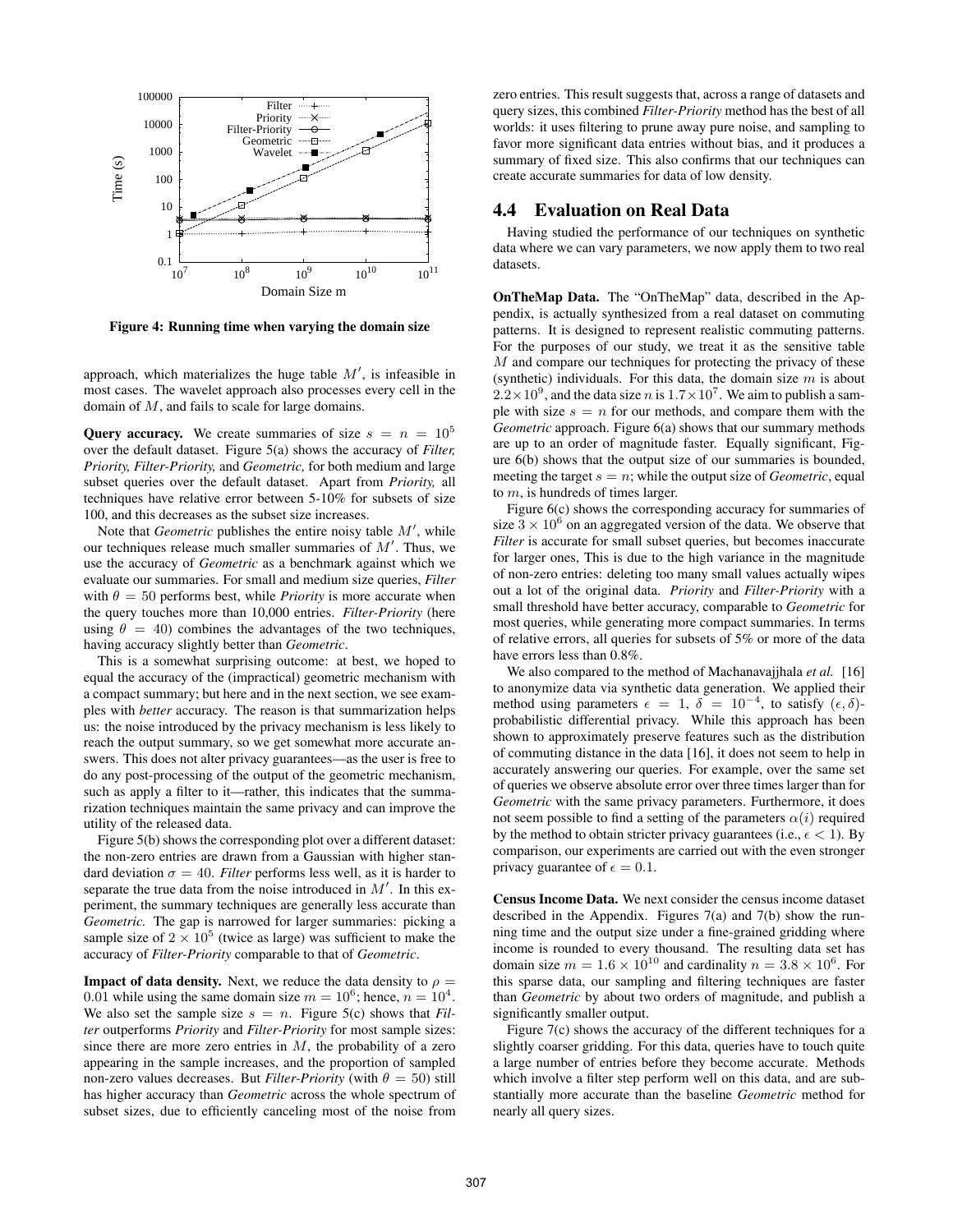

Figure 5: Experimental results on subset queries



Figure 6: Experimental results using "OnTheMap" data

#### 5. DATA TRANSFORMATIONS

In this section, we discuss how our methods are compatible with various popular data transformations: randomized sketching and dyadic/wavelet transforms for range queries.

#### 5.1 Sketch Summarization

Both filtering and sampling keep information about a selected subset of locations in the original data space, and drop information about the remaining locations. In contrast, sketch techniques bring together information about every point in the original data. A first approach is to generate the noisy data  $M'$ , and produce the sketch of this: using the Count Sketch (described in Section 2), we would have significant noise in each bucket in the sketch. We can improve on this considerably by observing that, viewing the sketch as a query, the sketch has low sensitivity. That is, we can view sketching as a mechanism for publishing data similar to histograms: once we fix the hash function  $h$ , each bucket contains the sum of counts of a set of individuals, and this forms a partition of the input data. Thus, over d rows of the sketch, the sensitivity is  $\Delta_s = d$ , and we can achieve privacy by adding the appropriate amount of random noise to each entry in the sketch. Consequently:

LEMMA 4. *The sketch mechanism generates a sketch of size*  $B \times d$  *in time*  $O((n + B)d)$ *. The variance of point estimates from the sketch is*  $O(||M||_2/Bd + d/\epsilon^2)$ *.* 

PROOF. The time cost follows from the fact that we have to map each non-zero location in the input to  $d$  rows of the sketch, and then add noise to each entry. Since the sketch is typically much smaller than the input domain, there is no need for subsequent sampling or filtering. The variance of each estimate, due to sketching, is proportional to the Euclidean norm of the data scaled by the number of buckets,  $||M||_2/B$  [2]. The noise added for privacy simply adds to this variance, in the amount of  $O(d^2/\epsilon^2)$  for noise with parameter  $(\epsilon/d)$ . Taking the average of d repetitions scales the variance down by a factor of d to  $O(||M||_2/Bd + d/\epsilon^2)$ .

Thus there is a tradeoff for setting the parameter  $d$ : increasing d reduces the sketching error, but increases the privacy error. In an experimental study, we were able to use large values of  $B$ , so the second term dominated, meaning that the optimal setting was to pick small values of d, such as  $d = 1$ . We observed that the error on subset queries was considerably higher than for sampling/filtering, so we omit a detailed study of sketching from this presentation.

# 5.2 Dyadic Ranges and Wavelets

Range queries that touch many entries tend to have much higher error than small queries. Although in expectation the sum of noise values is 0 (so query answers are expected to be correct), its variance is linear in the number of entries touched by the query [7]. In practice, the observed errors tend to be proportional to the standard deviation (i.e., the square root of the number of cells touched).

Dyadic Ranges and Wavelets. A natural way to make range queries more accurate is to publish anonymized data at multiple levels of granularity, so that any range can be decomposed into a small number of probes to the published data. For one-dimensional data, the canonical approach is *dyadic ranges*: Build a (binary) tree over the domain of the data. For each leaf, count the number of data values in the interval corresponding to that leaf. For each internal node  $u$ , compute the sum of counts over all the leaves in  $u$ 's subtree. We can then publish these counts, at all levels, in a privacy-preserving manner. Let h denote the height of this tree. In general,  $h = \log m$ . Each individual's data now affects  $h$  counts, i.e., all the node counts on the path from the individual's leaf to the root. Hence, the sensitivity increases by a factor of  $h$ , and the noise in each count is higher. It is well known that any range query can be answered as a sum of at most 2h counts (at most two node counts per level). For large enough ranges, the higher noise added to each count is countered by the smaller number of counts touched by it. Since dyadic ranges publish overlapping information (i.e. counts for each node, and all children of each node), it is possible to apply some postpro-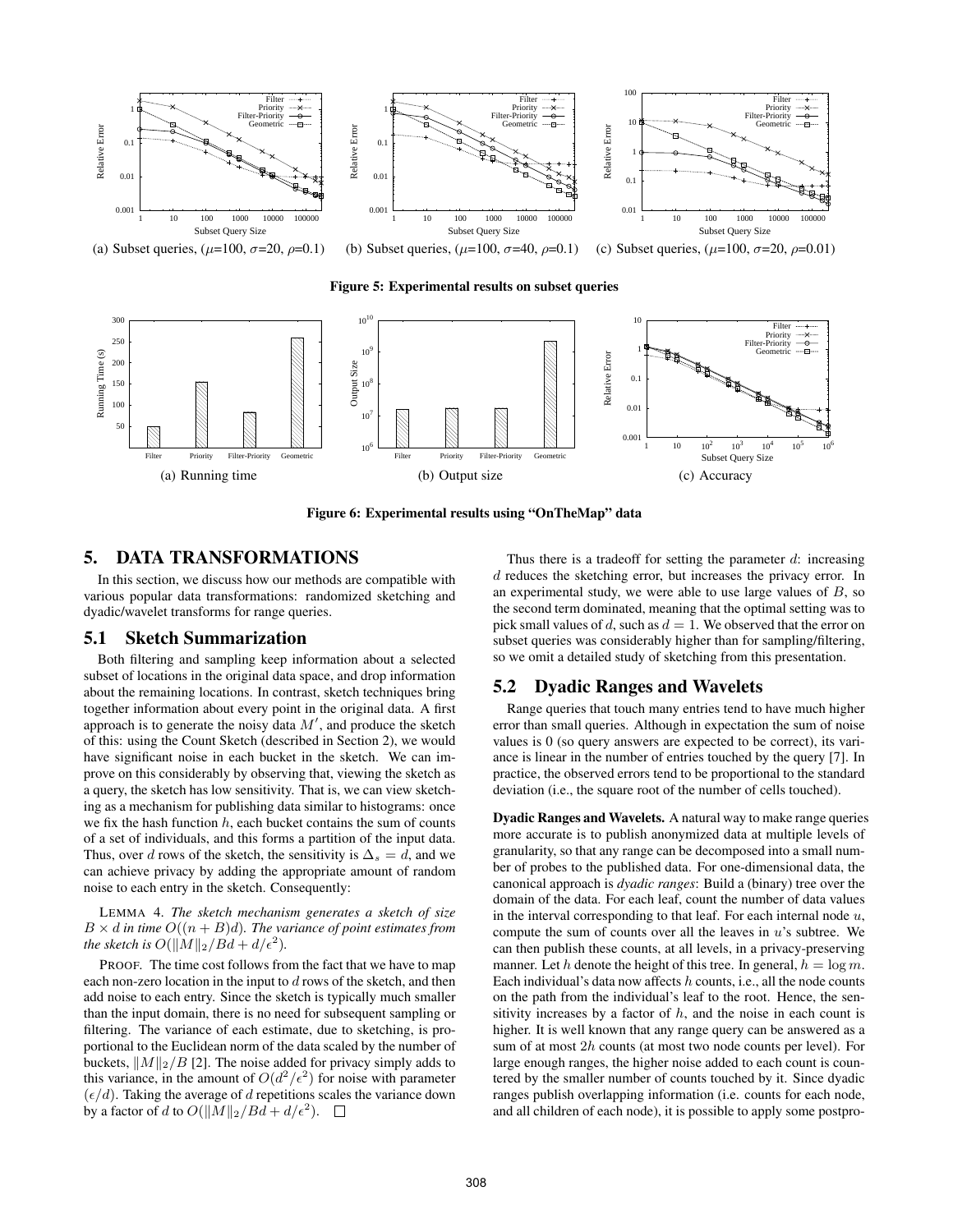

Figure 7: Experimental results using census income data



Figure 8: Impact of Dyadic Ranges for query answering

cessing to the counts, to obtain a reduction in error, in time linear in the number of counts, i.e.  $O(m)$  [15, 11].

Haar wavelets are quite similar to dyadic ranges in structure. The principal difference is that the wavelet transform is orthonormal, and generates  $m$  linearly independent wavelet coefficients. The idea of adding noise in the wavelet domain was advocated by Xiao *et al.* [21]. This approach also has a sensitivity of  $\log m$ , and answers range queries from  $\log m$  counts, but with different constants. In theory and in practice the results for dyadic ranges and wavelets are quite similar: the variance of estimators for range queries under both techniques is proportional to  $O(\log^3 m)$ .

Combining Transforms with Summarization. These approaches suffer the same limitations as other methods when applied to sparse data: they still output a dataset of size  $O(m)$ , which is huge compared to the input data. As a result, they also take time linear in  $m$ to perform. Thus, when  $m \gg n$ , we face the same scalability problems. We observe that it is also possible to compose these variants of private data publishing with summarization: The counts computed by dyadic ranges or wavelets on the original data M become the input dataset  $N$  for our private summary methods. We then apply the shortcut approaches from the previous sections to compute  $N''$ . The key is to observe that both transforms are *sparsitypreserving*: the number of non-zero entries in  $N$  is not much bigger than in the original  $M$ . This is not the case for other transforms; for example, the Fourier transform of sparse data is always dense. Our main technical result in this setting is as follows:

THEOREM 5. *We can generate summaries of size* s *with the same distribution as the laborious approach applied to dyadic ranges or Haar wavelets under high-pass filtering and threshold/priority sampling in (expected) time*  $O(s + n \log(m/n))$ *.* 

PROOF. The approach is quite direct: from  $M$ , we produce the (exact) transform into either wavelets or dyadic ranges, then apply our private summary algorithms to this transform. The theorem follows by observing that the total number of non-zero values in the transform of  $M$  can be bounded in terms of  $n$  and  $m$ . We outline the case for dyadic ranges; wavelets are similar.

Consider each non-zero in  $M$  as a leaf in a binary tree. The number of non-zeros in the dyadic range transform of M is the number of distinct nodes touched by following the paths from each non-zero to the root. Each non-zero can touch at most one node in any level, giving a crude bound of  $n \log m$ . This can be tightened by observing that for levels close to the root, there may be fewer than *n* nodes. More precisely, for the top  $\log n$  levels, there are at most  $n$  nodes in total. Thus we bound the total number of nodes touched, and hence the number of non-zeros in the transform as:

$$
O(n + n(\log m - \log n)) = O(n \log(m/n)).
$$

We generate and count all the non-zeros of the transform exactly. This can be done in space  $O(\log m)$  by walking over the input in sorted order. This output can be fed into any of the summarization mechanisms from Section 3 directly. We can also compute the exact number of zeros, and choose from these which zeros to upgrade.  $\square$ 

One subtlety with this approach for the wavelet transform is that we produce the output in the transformed space, i.e., we output the noisy set of s wavelet coefficients. This is in contrast to [21], which presents the output in the original (data) domain. The reason is that the s wavelet coefficients do not necessarily lead to sparse output, and may require  $O(m)$  space to represent exactly as counts.

This approach extends naturally to multiple dimensions of data. However, care is needed: the sensitivity grows exponentially with the number d of dimensions, as  $\log^d m$ . As each range query is answered by summing  $O(\log^d m)$  counts, there are fewer queries benefiting from dyadic ranges or wavelets, as their sizes must increase rapidly with the dimension.

Consistency Checks for Dyadic Ranges. The work of [15, 11] describes how to perform post-processing on dyadic range counts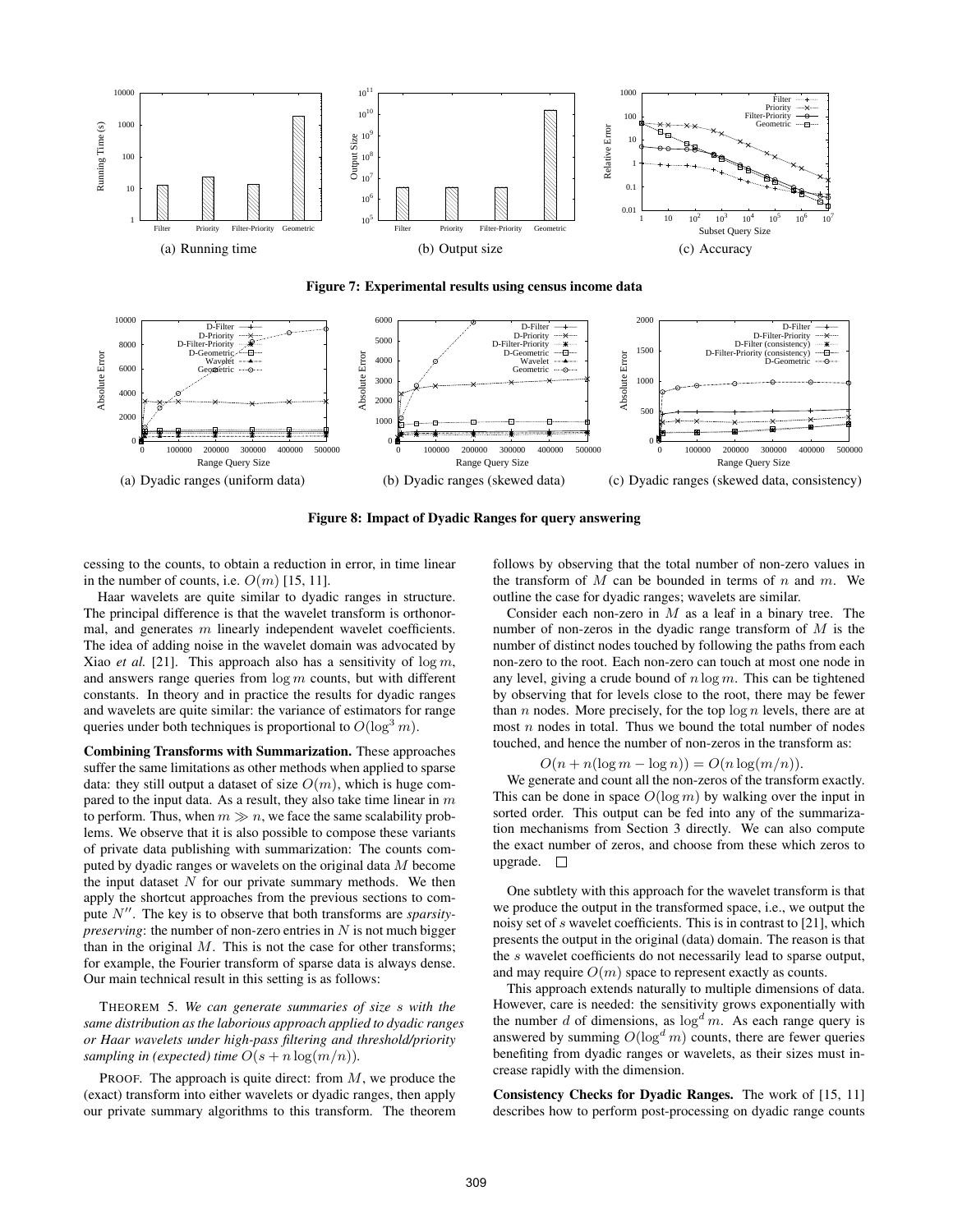to form consistent least-squares estimators. In our setting, we treat this as impractical, due to the high cost of materializing all counts. Instead, we propose a consistency-inspired heuristic for dyadic ranges, via the inherent correlation between counts along the same leaf to root path. For dyadic ranges over the original data, a node count is never smaller than the counts in the node's descendants. Therefore, it is natural to try to enforce a similar condition in the summary data, by modifying some entries after publication.

For filter summaries over dyadic ranges, we impose the following post-processing step. If a node  $u$  is selected in the summary  $M''$ , but at least one of u's ancestors v is not selected, then we drop  $u$  from  $M''$ . The intuition for this is straightforward: Since  $M(v) \geq M(u)$ , v had a higher chance to pass the filter after noise addition. The fact that it did not is strong evidence that its count (and thus  $u$ 's count) is small, and likely zero. The evidence of  $v$ 's absence from the summary trumps the evidence of  $u$ 's presence, so we drop  $u$ .

This condition is less meaningful when the summary is a random sample: it may omit some nodes  $v$  as part of the random sampling, so the absence of some node does not give a strong reason for dropping its descendants. However it is appropriate to apply the combination of filter and priority sampling described in Section 3.4, if we do so *after* filtering but *before* sampling. This means that we must work on the output of the filtering, which can be large (but still much smaller than  $m$ ), and so we require more working space than the size of the final summary. However, this may be an acceptable quality/efficiency tradeoff for some data.

#### 5.3 Experiments with Transforms

In this section, we show the result of experiments that combine the dyadic range technique with the filtering and sampling methods to produce a bounded output size, and evaluate the performance on range queries. Specifically, we consider *Filter*, *Priority*, and *Filter-Priority* on dyadic ranges (dubbed *D-Filter, D-Priority and D-Filter-Priority*), as well as the geometric mechanism both with and without dyadic ranges (*Geometric*, resp. *D-Geometric*). We also include the standard *Wavelet* transform, which takes  $O(m)$ time and space. Our attempt to combine wavelet with filtering and sampling resulted in considerably degraded query accuracy, so we do not include it. This is because, under the weighting scheme of [21], coefficients which are important for accurate query answering have low magnitude. We leave modifying the scheme to retain important coefficients for future work. We set the number of sampled dyadic ranges to  $s = 10^5$ , which is equal to the number of nonzeros in the original dataset. We report results for various range query sizes.

Figure 8(a) shows that *D-Priority* is the worst of our private summary techniques on dyadic ranges. This is because the sensitivity of the dyadic ranges is large (i.e.,  $\log m$ ), so the noise is also large, giving zero entries among dyadic ranges a high probability to be in the sample. *D-Filter* and *D-Filter-Priority* are much better, since they filter out most of the original zero counts; even if we drop some counts with very small magnitude, this does not dramatically affect the accuracy of the answer on the whole range. We also note that dyadic ranges significantly improve accuracy: *D-Geometric* is far better than *Geometric* for all range query sizes  $R \geq 10^4$  (i.e., at least 1% of the domain). Moreover, the accuracy is stable when using dyadic ranges: it depends only very weakly on the range size,

since each query probes about the same number of entries (i.e., twice the height of the dyadic range tree).

Figure 8(b) shows the same experiment when the data is skewed, i.e., the non-zeros in the data are more clustered in the domain. This effectively changes the sparsity of the resulting dyadic ranges, which have more zeros in certain tree nodes than others. Now *D-Filter* is better than *D-Geometric* since it can eliminate more noise from these "light" nodes in the dyadic range tree.

*Wavelet* has good accuracy in both experiments, but is slow and has a large output size of  $O(m)$ . We computed the running time of all these techniques, while varying the data density from  $10^{-1}$  to 10<sup>−</sup><sup>3</sup> . We observed the same trend as in Figure 4—sampling and filtering are always much faster than both wavelet and the geometric mechanism applied to dyadic ranges. For larger density values, the reduction in running time for our techniques is less pronounced, by a factor of about 2 to 4 times, since all methods incur the extra cost for building the dyadic ranges. The summary size is still orders of magnitude smaller than the unfiltered size of  $M'$ .

Overall, we conclude that both dyadic ranges and wavelets are compatible with our private summary framework. Dyadic ranges are highly effective when we anticipate range queries that touch more than a small fraction of the domain. The accuracy of wavelets suffers when combined with our summary methods, and we leave further investigations for future work.

Consistency checks. We also experimented with applying consistency checks to the dyadic ranges, as discussed in Section 5.2. This is done for *Filter*, and for *Filter-Priority* after filtering, but before priority sampling. Note that applying these checks on the geometric mechanism is not helpful, since there are very few entries set to zero that can be used to filter descendant nodes. Figure 8(c) shows that applying consistency checks reduces the errors of our two techniques by 30% to 60%. This confirms that consistency checks help improve accuracy when the data is highly sparse and non-uniform, since they further eliminate noise from originally zero entries. For more uniform datasets, the same trend is present, but is less pronounced: the improvement is closer to 10%.

## 6. CONCLUDING REMARKS

Differential privacy is a powerful mechanism for releasing data without violating the privacy of the data subjects. In this paper, we have proposed a general framework for computing private summaries of sparse data. Such summaries are an effective way to release data under differential privacy without overwhelming the data user or the data owner. The accuracy of query answering from the released summary compares favorably to the laborious approach of publishing vast data with geometric noise. In many cases, our private summaries even improve query accuracy, by removing a lot of the noise without compromising privacy. Both filtering and sampling are effective in different cases, but the combined *Filter-Priority* method seems generally useful across a wide variety of settings. On data which is sparse, as is the case for most realistic examples, the cost of creating the summary is low, and the benefit only improves as the data dimensionality increases. When we expect that range queries are prevalent, the summaries can be combined with techniques such as dyadic ranges. The benefits of the summary still hold (compact, accurate, fast to compute), and the query accuracy increases even further for most range queries.